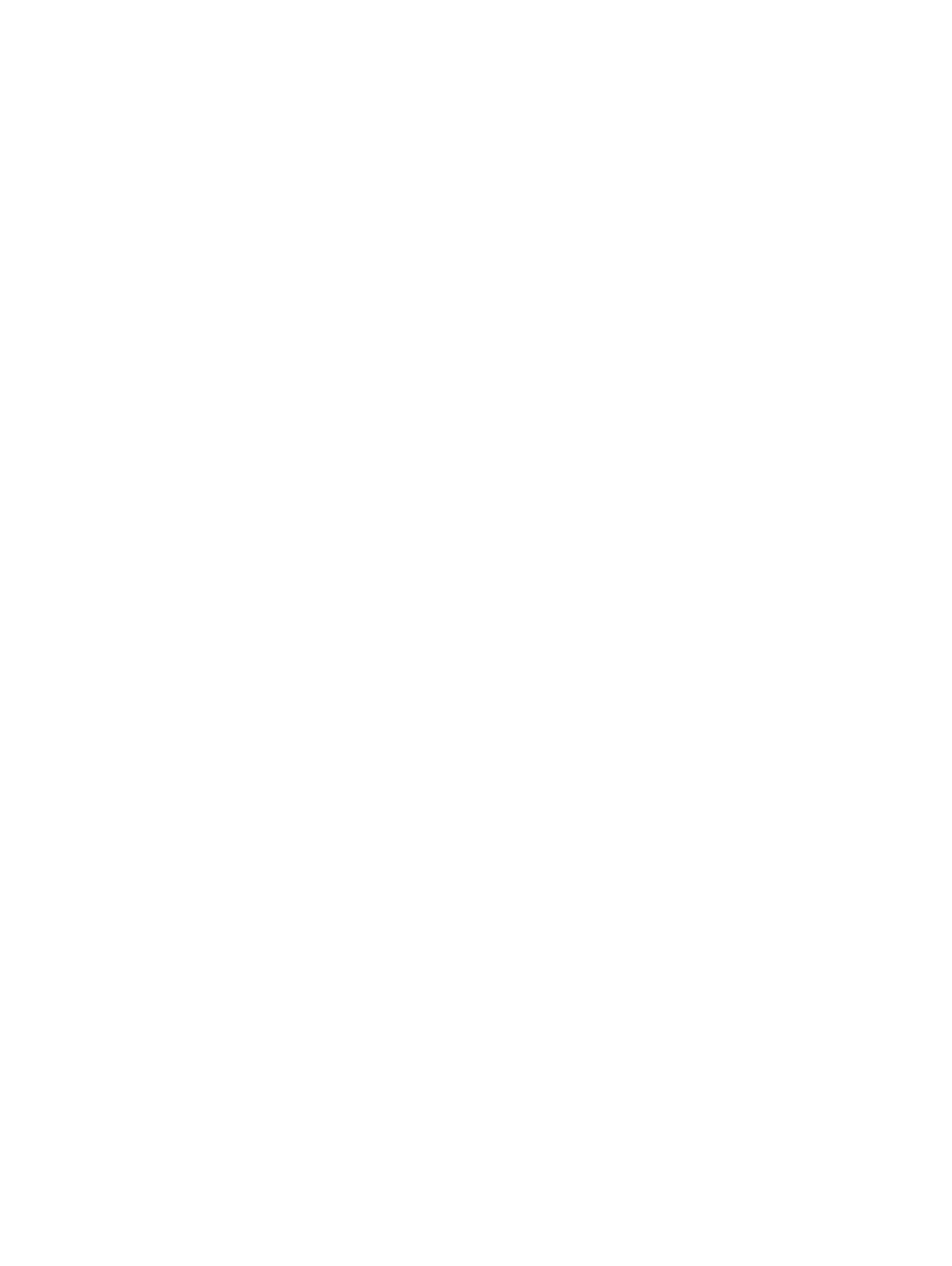# PREFACE

#### JOWO – The Joint Ontology Workshops

JOWO 2017—Episode III: The Tyrolean Autumn, was the third edition of the 'Joint Ontology Workshops', which comprised a confederation of ten ontology workshops. It was hosted by the Free University of Bozen-Bolzano and held be-tween September 2[1](#page-2-0)–23, 2017 in Bolzano, Italy.<sup>1</sup> JOWO's mission is to provide a platform for the diverse communities interested in building, reasoning with, and applying formalised ontologies in the wide spectrum of Information Systems, Artificial Intelligence, Philosophy, Linguistics and Cognitive Science, both in theory and applications.

The 2017 edition of JOWO collocated workshops that cover a broad spectrum of contemporary applied ontology research, including its philosophical and methodological foundations (FOUST II, DEW), the application of ontologies in particular domains (ODLS, FOMI), the role of ontology in related research areas like cognition (ISD3, EPINON), context (CREOL), data and knowledge (DAO, WINKS), shape and patterns (SHAPES 4.0).

JOWO 2017 included the following ten workshops:[2](#page-2-1)

CREOL International Workshop on Contextual Representation of Objects and Events in Language<sup>[3](#page-2-2)</sup>

DAO International Workshop on Data meets Applied Ontologies<sup>[4](#page-2-3)</sup>

DEW International Workshop on Ontology Debugging & Evaluation<sup>[5](#page-2-4)</sup>

EPINON International Workshop on Epistemology in Ontologies[6](#page-2-5)

FOMI 8th International Workshop on Formal Ontologies meet Industry[7](#page-2-6)

FOUST II 2nd Workshop on Foundational Ontology[8](#page-2-7)

ISD3 3rd Image Schema Day[9](#page-2-8)

<span id="page-2-2"></span><sup>3</sup>See <http://creol2017.di.unito.it/>

<span id="page-2-0"></span><sup>&</sup>lt;sup>1</sup>The first JOWO edition was 'Episode 1: The Argentine Winter of Ontology', held in Buenos Aires, Argentina, in co-location with the 24th International Joint Conference on Artificial Intelligence—IJCAI 2015. The proceedings of JOWO 2015 appeared as volume 1517 of CEUR, see <http://ceur-ws.org/Vol-1517/>.

The second JOWO edition was 'Episode 2: The French Summer of Ontology', held in Annecy, France, in co-location with the 9th International Conference on Formal Ontology in Information Systems—FOIS 2016. The proceedings of JOWO 2016 appeared as volume 1660 of CEUR, see <http://ceur-ws.org/Vol-1660/>.

<span id="page-2-1"></span><sup>&</sup>lt;sup>2</sup>A more detailed description of these workshops can be found below.

<span id="page-2-3"></span><sup>4</sup>See <https://smart.inf.unibz.it/index.php/2017/05/15/dao2017/>

<span id="page-2-4"></span><sup>5</sup>See <http://iaoa.org/jowo/dew2017/>

<span id="page-2-5"></span><sup>6</sup>See <http://www.loa.istc.cnr.it/workshops/epinon2017/home.html>

<span id="page-2-6"></span><sup>7</sup>See <http://www.loa.istc.cnr.it/workshops/FOMI2017/home.html>

<span id="page-2-7"></span><sup>8</sup>See <http://foust.inf.unibz.it/foust2/>

<span id="page-2-8"></span><sup>9</sup>See <http://isd.inf.unibz.it>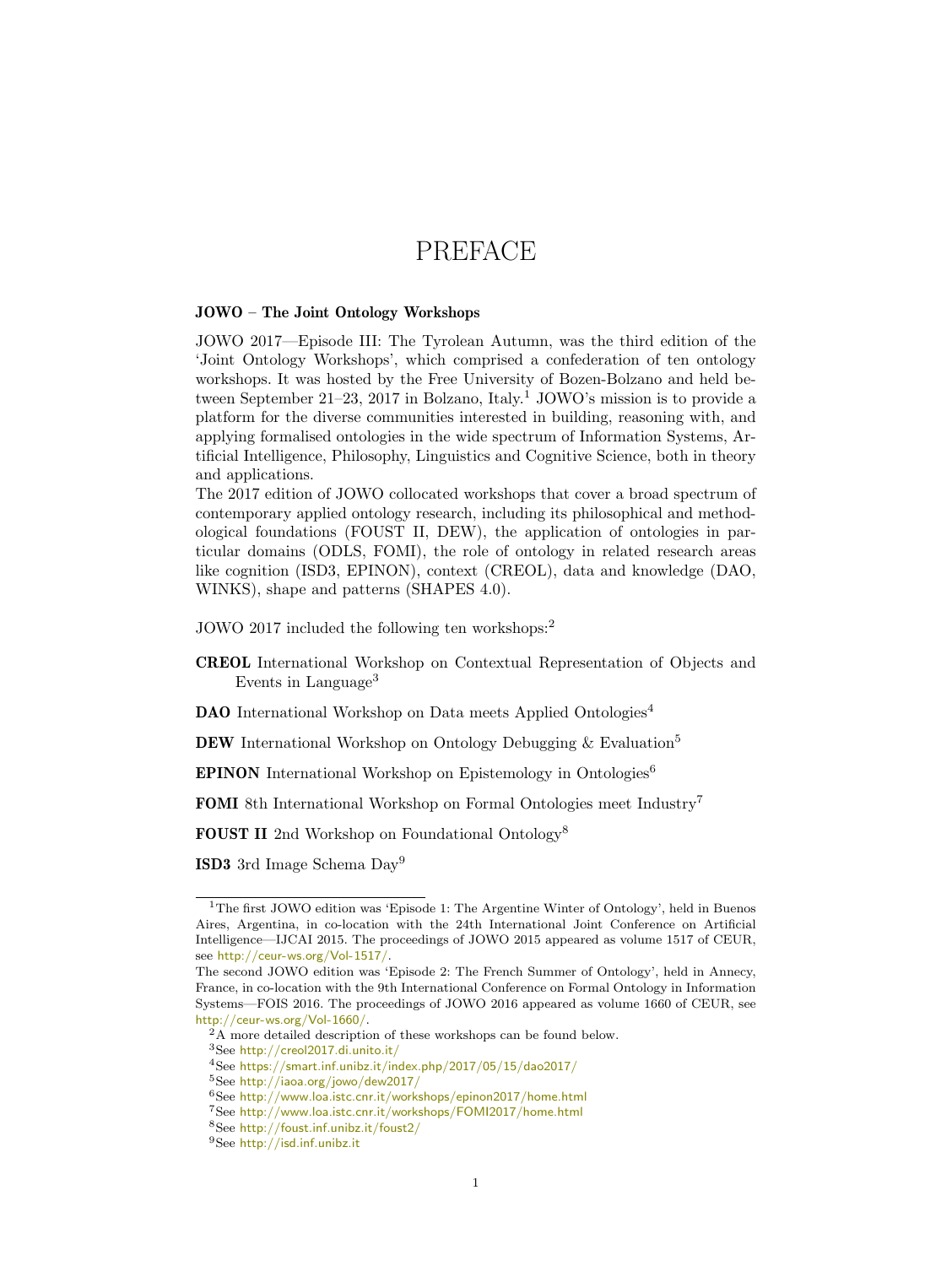**ODLS** 8th International Workshop on Ontologies and Data in Life Sciences<sup>[10](#page-3-0)</sup>

SHAPES 4.0 - THE SHAPE OF THINGS 4th International Workshop on  $SHAPES^{11}$  $SHAPES^{11}$  $SHAPES^{11}$ 

WINKS International Workshop on Interaction-Based Knowledge Sharing<sup>[12](#page-3-2)</sup>

JOWO 2017 was a great success. There were about 100 submissions, 69 accepted papers, and the conference had more than 100 participants. Particularly memorable were the four keynotes by Antonio Chella, Giancarlo Guizzardi, Alessandro Mosca, and Todd Oakley, and the concert by the "Hyperinstruments Ensemble" lead by Nicola Baroni.

<span id="page-3-0"></span><sup>10</sup>See <https://wiki.imise.uni-leipzig.de/Gruppen/OBML/Workshops/2017-ODLS>

<span id="page-3-1"></span><sup>11</sup>See <http://www.loa.istc.cnr.it/workshops/SHAPES4/>

<span id="page-3-2"></span><sup>12</sup>See <http://www.iiia.csic.es/winks/>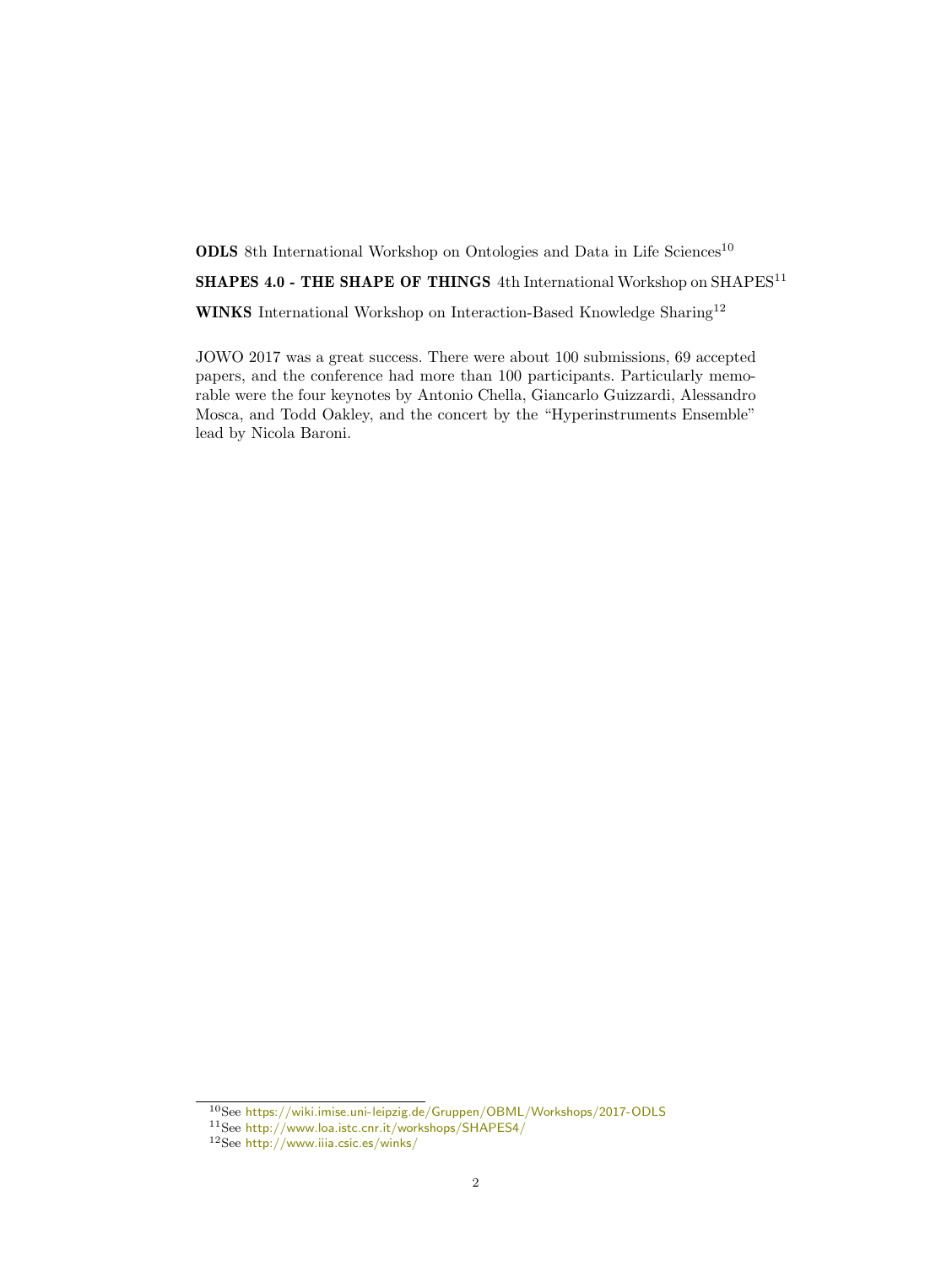# JOWO 2017 Workshops

#### Contextual Representation of Objects and Events in Language (CREOL)

Dealing with context is a key factor in the conceptualisation of human experience, and thus a major issue for understanding natural language, and a challenging issue for AI. It is well known that some properties of objects and events may be activated according to the context of occurrence, thus determining access to partial salient information rather than to all information. One typical case involving objects is that of an orange being passed between two children, or the same orange peeled on a table: in the former case the roundness prevails over other traits, and the orange is likely being used to play; in the latter one, the edible features are those principally conveyed by the scene. Similar and higher plasticity associated to contextual features also characterises events. Events are complex entities by nature, and representing and extracting them from textual documents is not a trivial task. Existing lexical resources encode very basic information on events: their linguistic realisation, roles of participants, and types. Additional properties of events are currently missing: duration of events, event internal substructure, event pre- and post- situations, relations to other events in terms of explanatory/causal and temporal relations. These properties are essential to promote reasoning on events and their participants, and they may vary according to the specific context of occurrence in a text/document.

Contextual access to objects and events needs to be investigated at its interface with language. The design of ontological and linguistic resources that account for the mentioned semantic phenomena involves collecting contextual information and devising context-aware procedures. For its first edition, CREOL has been organised as one of the Joint Ontology Workshops (JOWO). The Proceedings of the first edition collect three original papers: Natural Language Template Selection for Temporal Constraints by C. Maria Keet; PRiSMHA (Providing Rich Semantic Metadata for Historical Archives) by Anna Goy and colleagues; and Collecting Information for Action Understanding: The Enrichment of the IMAGACT Ontology of Action by Andrea Amelio Ravelli and colleagues.

The contributed works touch different aspects of the relationship between the representation of (abstract) concepts in ontologies and in language. Each paper focuses on different issues and all are centred around the main topics of the CREOL workshop: events and roles (the PRiSMHA project), actions and objects (the IMAGACT project), and the verbalisation of events and their time-related properties (the paper Natural Language Template Selection for Temporal Constraints).

#### Data meets Applied Ontologies (DAO)

The goal of the DAO workshop was to provide an opportunity for participants from academia and industry to present their latest developments in ontologymediated data integration and analysis techniques, and data-driven industrial applications. The accepted contributions, five in total, presented applications of on-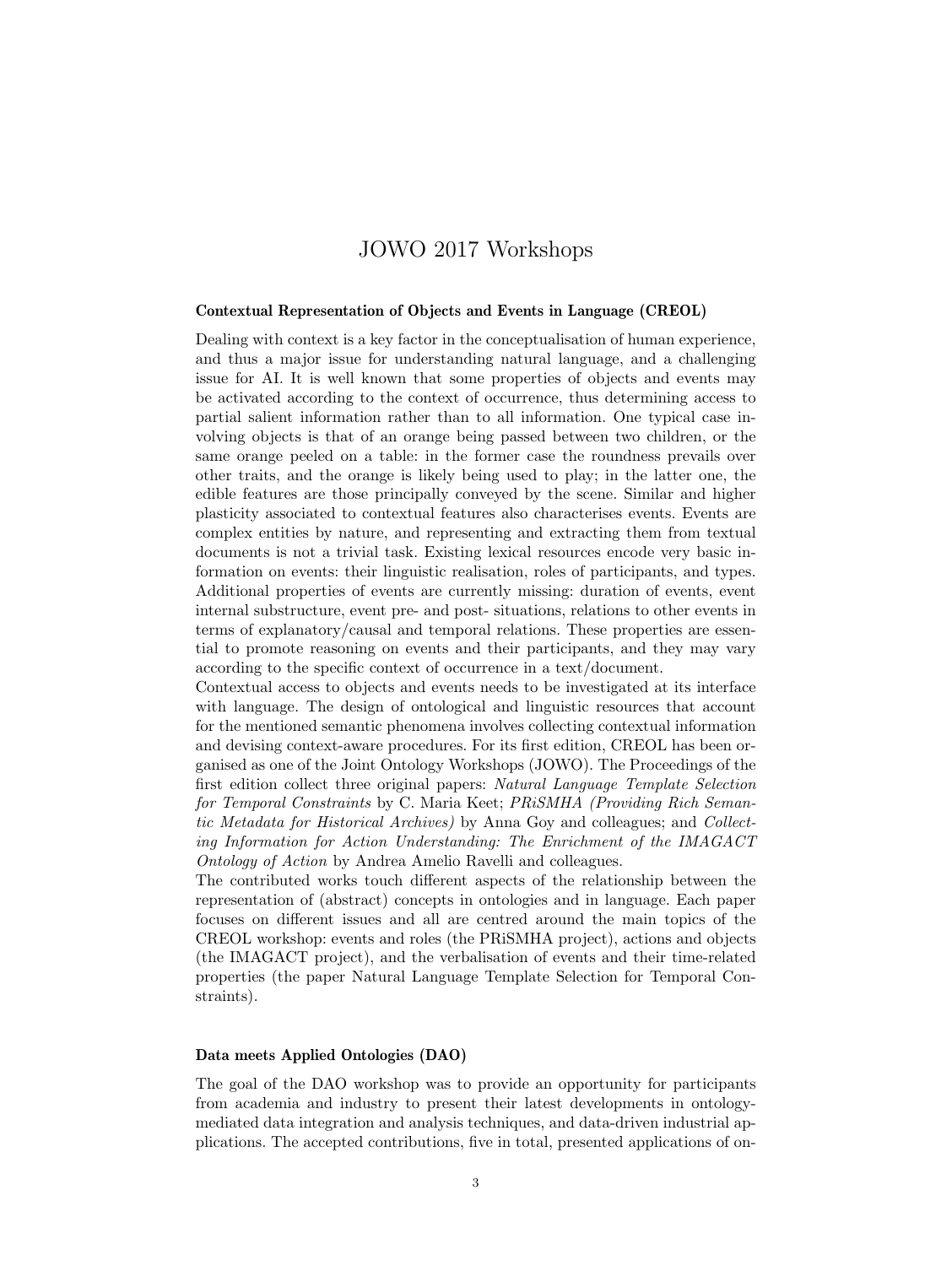tologies and related tools in fields like robotic journalism, civil engineering, policy monitoring, and 3D factory design. All submissions consisted of a demo description that was presented at the workshop. In the first paper, Hermann Bense describes the textOmatic\*Composer, a semantic technology that automatically generates personalised multi-language news streams from very large scale ontologies. As application examples, he demoed the Focus Online and Handelsblatt portals. In another paper, Valerio Santarelli, Giacomo Ronconi, Marco Ruzzi and Domenico Fabio Savo present OntoGUI, a Protégé plugin that allows one to access heterogeneous data sources according to the ontology-based data access (OBDA) paradigm. Also related to OBDA, Alessandro Mosca presents an observatory portal of research and innovation of the Tuscany Region developed using ODBA technologies. Finally, Walter Terkaj demoed a GUI tool for the instantiation of OWL ontologies, and he showed, together with Giovanni Paolo Vigan, how the GUI can be used together with GIOVE-VF, an ontology-based virtual factory tool that supports the 3D design of factories.

#### Ontology Debugging & Evaluation (DEW)

Ontology engineering is a complex and error-prone task, which is, nonetheless, fundamental for many knowledge-intensive applications. To a large degree, successful ontology applications depend on an ability to detect, understand, and correct errors in ontologies and ontology-based knowledge bases. Success also depends on an ability to assess how well ontologies meet the requirements of a particular use. The main goal of the DEW workshop was to recall and advance the state of the art in ontology evaluation and debugging. Additionally, the workshop aimed to foster exchange on these topics between research-oriented and applicationoriented communities. The workshop welcomed submissions describing methods, tools, and challenges in ontology debugging and evaluation, as well as quality criteria, metrics, experimental results, and lessons learned. Submissions ranged in emphasis, focusing to varying degrees on experience, pragmatics, and theory. Perspectives included those of ontology (re)users, ontology developers, and those responsible for quality assurance of ontologies incorporated into larger systems.

The workshop accepted a total of four submissions, covering different perspectives on ontology evaluation and debugging. Ricardo Guimar˜aes and Renata Wassermann present preliminary work on the combination of atomic decompositions—a technique developed in the area of ontology modularisation—and the theory of local change, through the definition of a new relevance metric. Jean-Rémi Bourguet, Giancarlo Guizzardi, Alessander Botti Benevides, and Veruska Zamborlini describe three different approaches for representing changes in the standard web ontology language OWL 2, and compare them through an empirical analysis based on synthetic, but principled, random instances. In their submission, Claudia Schon and Steffen Staab studied the problem of instance-level updates of dynamic knowledge bases, taking into account the terminological knowledge, through a new notion of query-driven semantics. Finally, He Tan, Anders Adlemo, Vladimir Tarasov, and Mats Johansson present an evaluation for a real-life ontology from the avionics domain.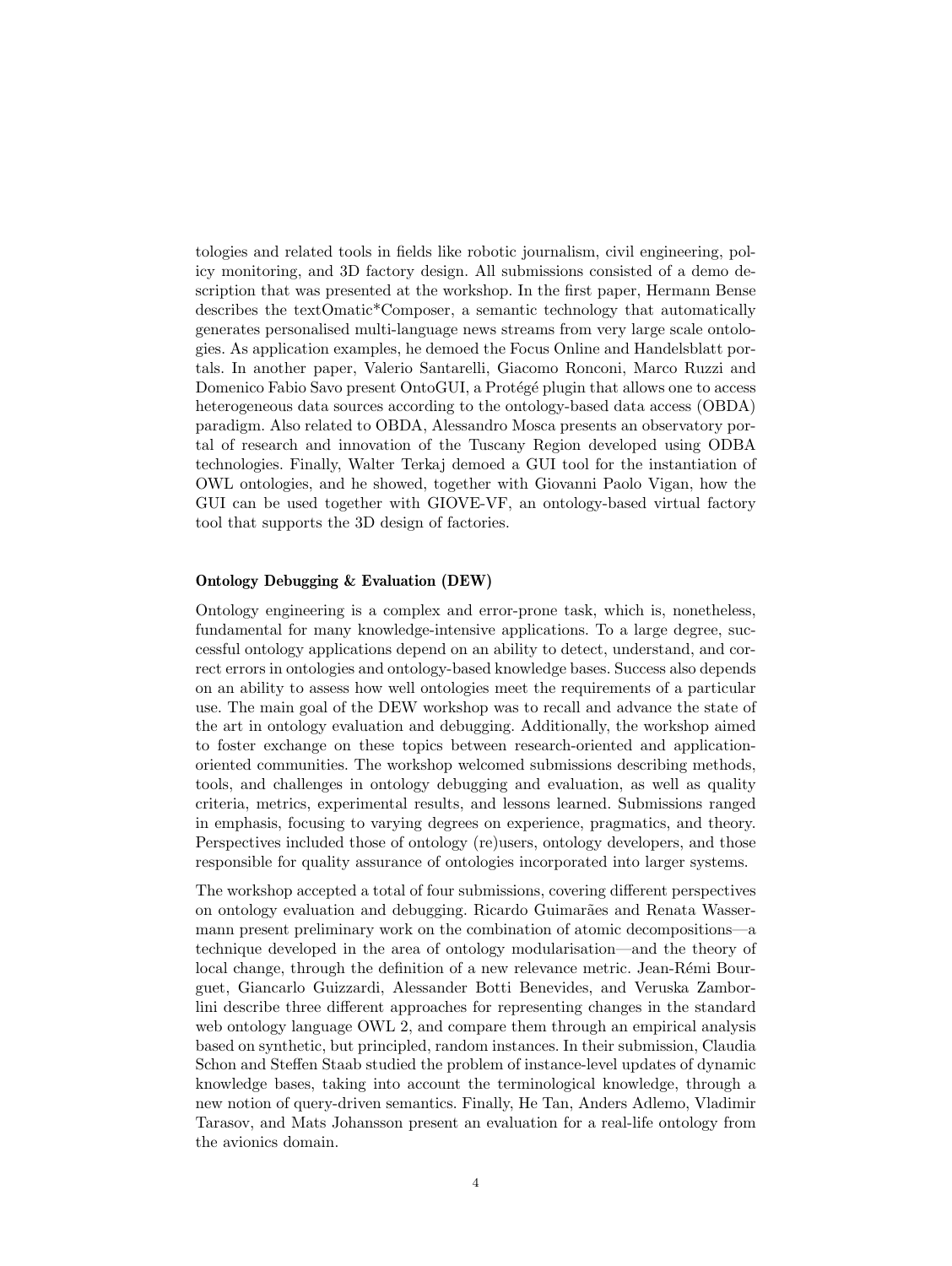The event was successful, promoting deep and interesting discussions that permeated beyond the workshop sessions.

#### Epistemology in Ontologies (EPINON)

Formal ontologies and knowledge representation mainly focus on characterising how a given domain is structured, i.e., they identify a set of concepts, entities, and relations together with the constraints that hold for this domain. The structure of the characterisation is usually intended to reflect the point of view of significant experts or a realist view of how things about a particular domain are in reality. The aim of this workshop is to explore an epistemological stance in formal ontology and knowledge representation and focus on the assessment of the modelling provided by the ontology designer. In particular, we are interested in fostering two intertwined research directions. Firstly, we are interested in promoting discussions about the epistemological foundations of formal ontologies and of knowledge representation. A number of timely important problems are related to this point, for instance: the investigations of cognitively adequate ontological representations, the investigations on the provenance of data, the problem of the reliability of the source of information (both human and artificial, e.g. sensors), the problem of the epistemic reliability of the classification provided by ontology users, the problem of finding epistemically and cognitively well-founded rationales for the integration of ontological representations with other representational formats (e.g. deep neural networks, vector space models etc.).

Secondly, we are interested in formal and ontological approaches to the definitions of the concepts that are relevant to the assessment of the perspective of the ontology designer. Problems related to this direction include: ontology of general epistemological concepts (e.g. proof, argument, explanation, epistemic reliability, trust), ontology of cognitive concepts (perception, reasoning, sensations), ontology of data and measurements.

We aim to address to an interdisciplinary audience, by inviting scholars in philosophy, computer science, logic, conceptual modelling, knowledge representation, and cognitive science to contribute to the discussion.

The workshop proposed four contributions that approach the relationship between ontology and epistemology from heterogeneous interesting perspectives. Stanislaw Ambroszkiewicz discussed an intuitionistic foundation of the real numbers. Erden Miray Yazgan Yalkin presented a discussion of the concept of truth in the Buddhist tradition. Roberta Ferrario articulated a socio-material stance in developing formal ontologies. Giovanni Buonocore discussed the ontological status of relations in connection to philosophy of physics.

#### Formal Ontologies meet Industry (FOMI)

FOMI is an international forum where academic researchers and industrial practitioners meet to analyse and discuss application issues related to methods, theories, tools and applications based on formal ontologies. There is today wide agreement that knowledge modelling and the semantic dimension of information play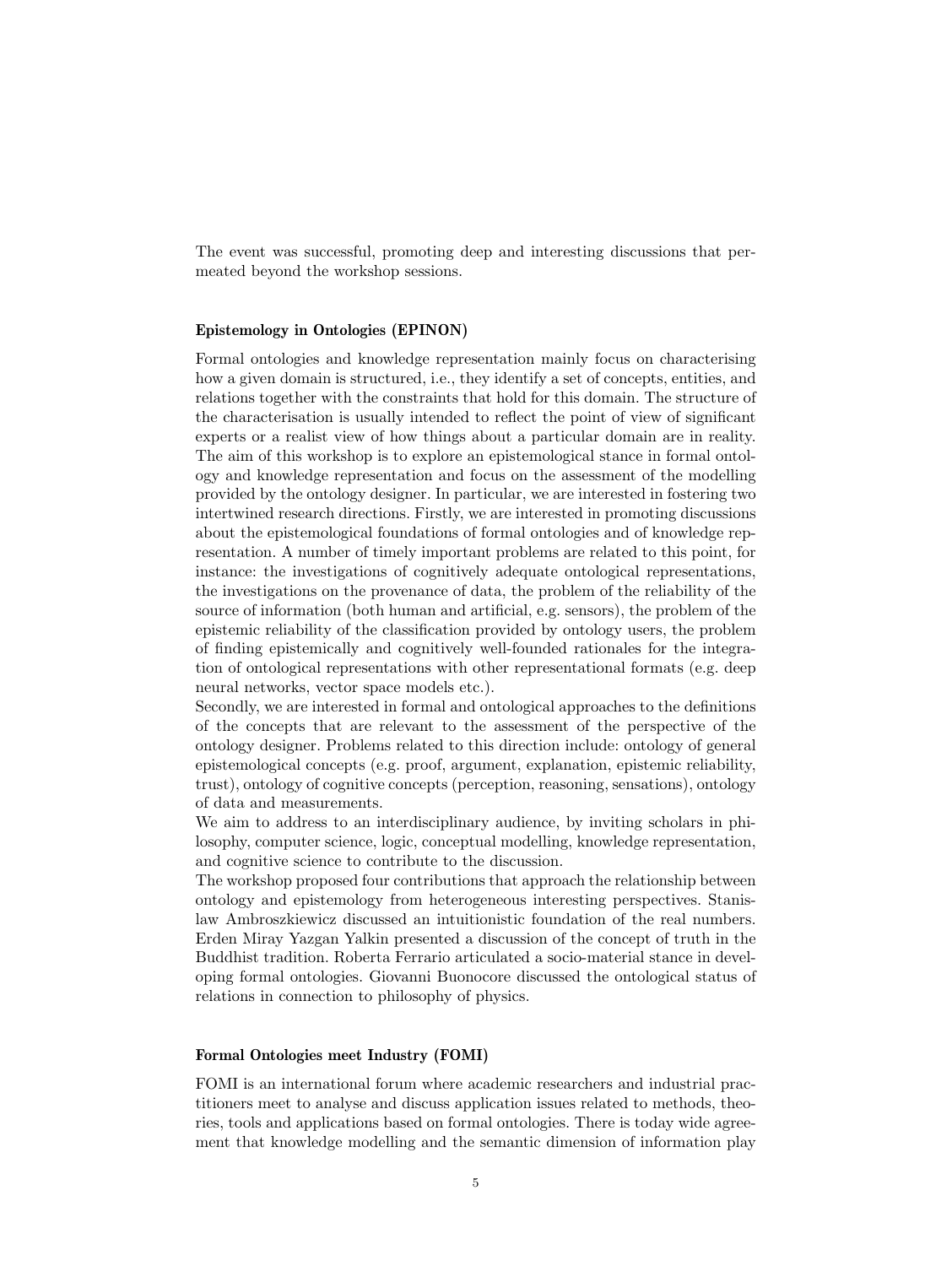an increasingly central role in networked economy: semantic-based applications aim to provide a framework for information and knowledge sharing, reliable information exchange, meaning negotiation and coordination between distinct organisations or among members of the same organisation. Theoretical ideas seem often very promising, but their actual implementation brings up unexpected problems and issues. The FOMI 2017 Workshop aimed at collecting useful experiences and lessons learned covering the following areas:

- 1. Problems encountered in ontology-based applications;
- 2. New insights on known problematic issues;
- 3. Success stories of ontology implementations in industry;
- 4. Best practices on the application of ontological methodologies to real-world situations.

The accepted contributions at FOMI 2017, eight in total, address practical modelling concerns arising out of the application of computational ontologies in fields like civil engineering, finance, business process modelling and manufacturing. The two papers presented by Adamo et al. address the current limits of languages for process knowledge representation like BPMN and UML-AD and propose how to overcome these limits from an ontology-based perspective. Aameri and Grueninger introduce an initial set of modular ontologies for manufacturing applications and sketch an axiomatised ontology to represent geometric and topological constraints. Terkaj and Pauwels present an algorithm to automate the modularisation of ifcOWL, that is, the OWL version of the Industry Foundation Classes (IFC), a well-established standardised data model in the Building Information Modeling (BIM) area. The purpose is to facilitate the exploitation of Semantic Web technologies for the Architecture Engineering Construction (AEC) and Facility Management (FM) industries. Together with Schneider, Terkaj and Pauwels also present the Building Automation and Control Systems (BACS) ontology for the integrated representation of cyber-physical systems embedding building elements, sensors, actuators and devices. In the financial industry, Blums and Weigand present the Core Ontology of Financial Reporting Information Systems for a Shared Ledger Environment (COFRIS) for facilitating the reuse, transparency and sharing of financial reporting. In the same direction, the short paper of Browne et al. presents the implementation of an extended version of the Financial Industry Business Ontology (FIBO), which is called Global Fund Reporting Ontology (GFRO), to build semantic-based financial reporting compliant with current standards. Finally, the work presented by Detoni et al. provides a methodology to support ontology development by eliciting experts knowledge and know-how in conceptual models that are codified in the ARIS language. The approach is validated by a case study in the public security of Brazil.

#### 2nd Workshop on Foundational Ontology (FOUST II)

Foundational ontology is about categories of reality or thought which are common to all or almost all subject-matters. Commonly considered examples of such categories include 'object', 'quality', 'function', 'role', 'process', 'event', 'time', and 'place'. There are several foundational ontologies that provide a systematic for-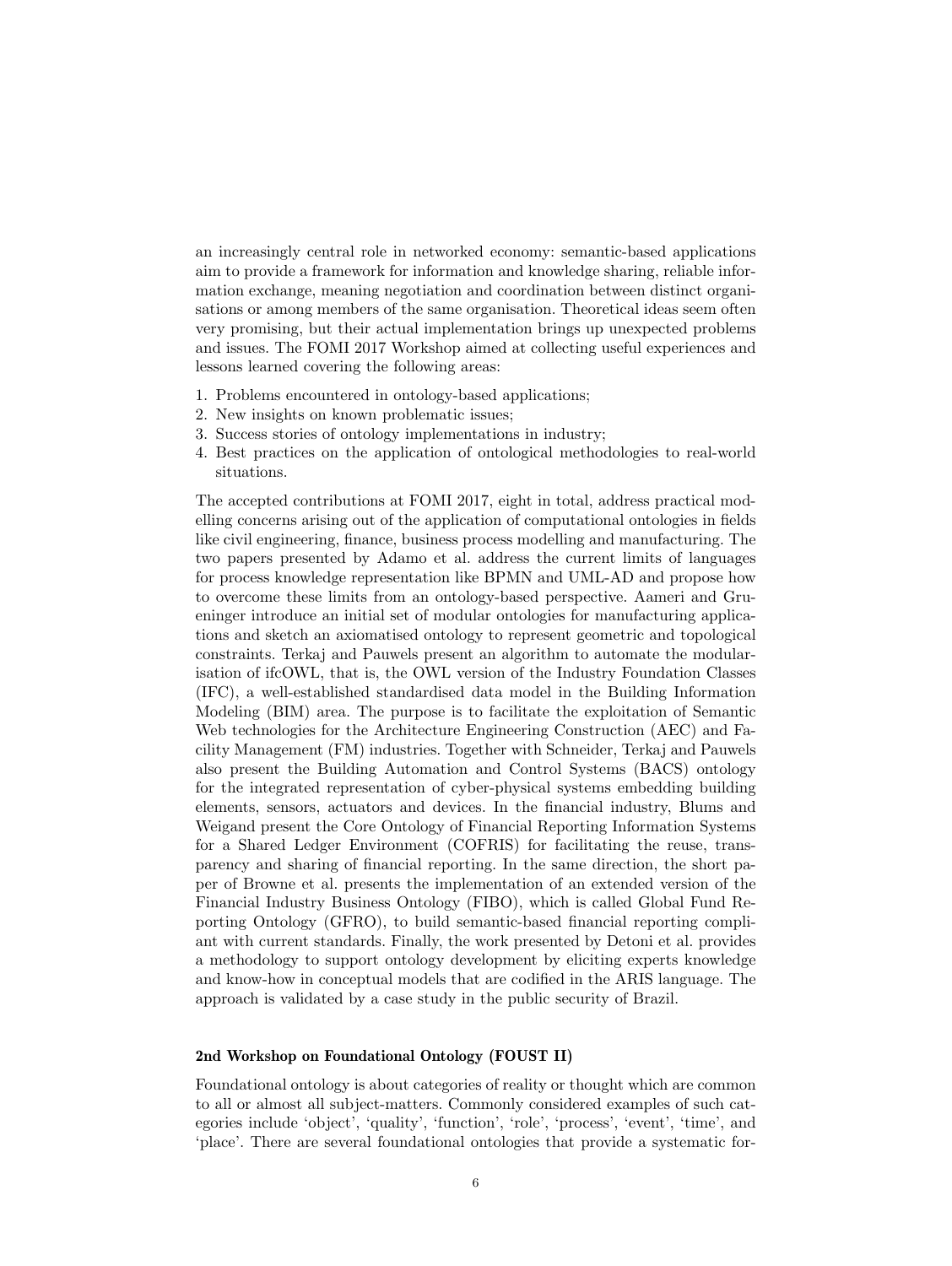mal representation of these categories, their relationships, and interdependencies. Amongst existing foundational ontologies, there is both a substantial measure of agreement and some dramatic disagreements. There is currently no uniform consensus concerning how a foundational ontology should be organised, how far its 'reach' should be (e.g., is the distinction between physical and non-physical entities sufficiently fundamental to be included here?), and even what role it should play in relation to more specialised domain ontologies.

The main use of foundational ontologies is as a starting point for the development of domain ontologies and application ontologies. The foundational ontology provides an ontology engineer with a conceptual framework that enables her to analyse a given domain, identify the entities in the domain as specialisations of the generic categories in the foundational ontology, and often reuse relationships (e.g., parthood) from the foundational ontology. The utilisation of foundational ontologies for the development of domain and application ontologies has two main benefits. Firstly, the ontology engineer can reuse an existing set of well-studied ontological distinctions and design principles instead of having to develop an ad-hoc solution. Secondly, if two domain ontologies are based on the same foundational ontology, it is easier to integrate them.

FOUST is an ontology workshop series that offers researchers in foundational ontology an opportunity to present their results. This includes work on specific areas of foundational ontology as well as work on particular foundational ontologies.

Amongst specific areas, one which continues to excite a good deal of discussion on account of its fundamental nature is mereology, which is concerned with the analysis and formalisation of the part-whole relation. Several of the papers in this workshop address various different aspects of this topic. Keet, for example, draws attention to the plethora of different forms of part-whole relations that have been enumerated in the literature (including, for example, *spatial parthood*, membership of a collection, material constitution, and participation in a process), and explores how the properties of these relations are reflected in the specific formalisations adopted by different foundational ontologies. **Ru and Grüninger** are similarly concerned with handling multiple part-whole relations, but here in the context of solid physical objects, for which they distinguish components, pieces, portions, and contained entities, each of which they propose should be handled by a separate module within a collection of ontologies of solid physical objects. Barton, Jansen and Ethier discuss a completely different aspect of mereology, focussing on classifying the parthood relations that exist amongst dispositions for example 'a disposition to break is part of fragility' vs 'the solubility of part of a tablet is part of the solubility of the whole tablet'. Finally Mizoguchi and Borgo study the notion of functional parthood, for which they propose an analysis in terms of another fundamental ontological category, roles.

Several papers in the workshop presented some current developments in existing foundational ontologies. Porello and Guizzardi propose a first-order modal axiomatisation of the Unified Foundational Ontology (UFO). Benevides, Bourguet, Guizzardi and Peñaloza also work with UFO, specifically the part (UFO-B) dealing with the ontology of events, which they show can be formalised within the Description Logic  $\mathcal{SROLQ}$ , thus enabling practical application of the theory using OWL 2 DL. Mizoguchi and Toyoshima present YAMATO, Yet Another More Ad-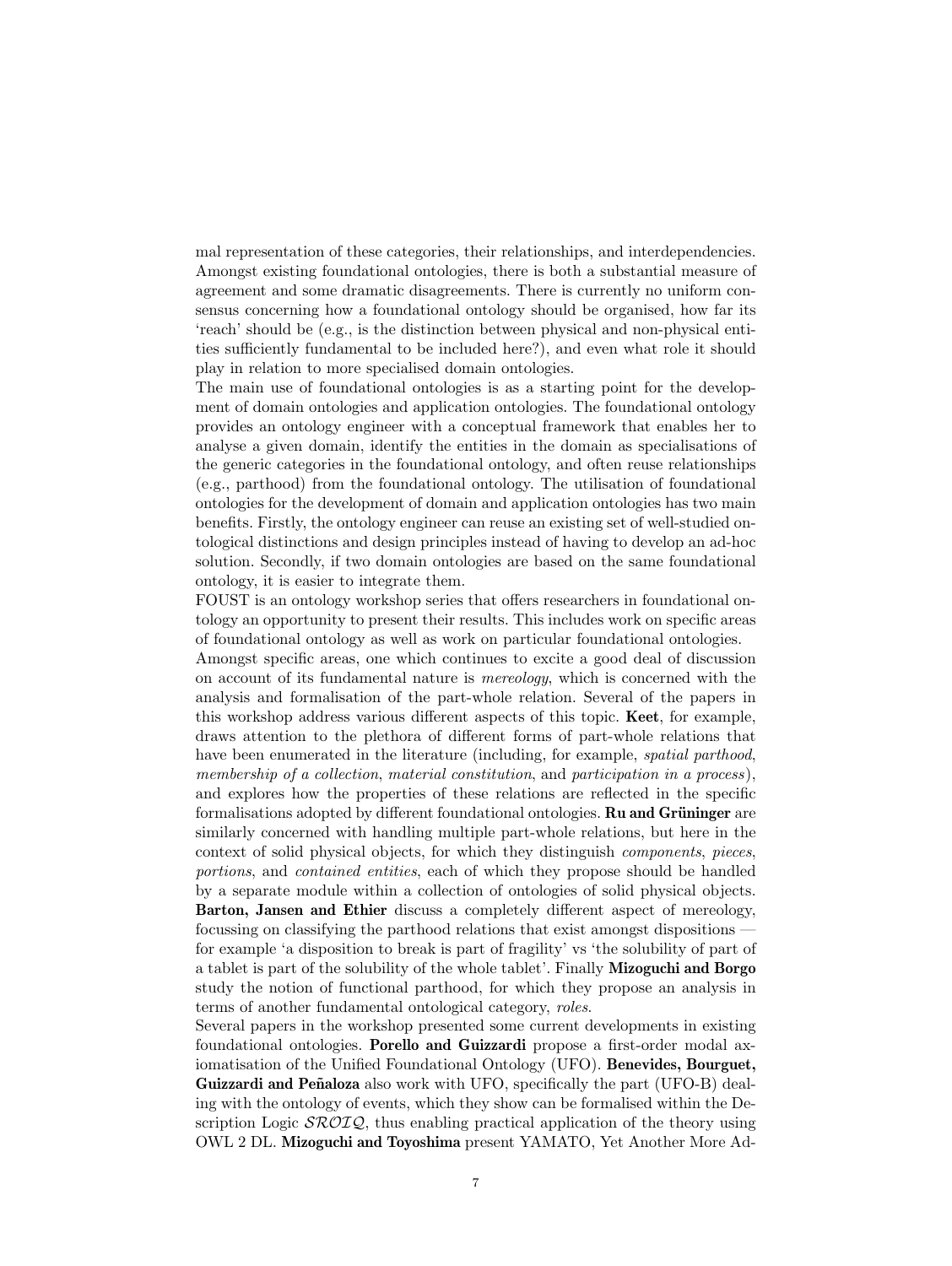vanced Top-level Ontology, with special attention to how it can handle examples involving change over time. Chui and Grüninger turn their attention to DOLCE, and in particular the problem of *verifying* it in the sense of ensuring that the models of the formal theory conform to the intended models of the ontology. The method they propose is modular, involving separate verification of an exhaustive set of subtheories of DOLCE.

The remaining papers cover a diverse set of concerns relating to foundational ontologies. Grüninger, Chui and Katsumi propose a view of upper ontologies as composed of a set of generic ontologies each concerned with the axiomatisation of a particular well-defined set of generic concepts. As in the paper of Chui and Grüninger, this leads to the possibility of a modular approach to ontology verification, using in this case the principles enshrined in the Common Logic Ontology Repository (COLORE). Bennett, Hasse and Gilmore discuss a way of handling contextually-defined concepts such as 'customer' (defined in the context of some commercial business), using a partition of the upper ontology to clarify the relations between the three broad top-level categories of 'independent', 'relative', and 'mediating' things. Garbacz discusses a different set of issues, relating to the classification of objects on the basis of their 'qualitative stability', that is, the extent to which they are liable to undergo change with respect to their qualities. Schulz, Boeker, Vera Ramos and Jansen address the matter of ontological education, taking a close look at two long-established and widely used pedagogical ontologies, the PIZZA and WINE ontologies, to determine to what extent they remain fit for purpose in the light of more recent developments, proposing suitable modifications where they are found to be deficient. Finally Neuhaus presents a critique of a widely cited definition of 'ontology'.

#### 3rd Image Schema Day (ISD3)

Inspired by the concept of an embodied mind, in which all cognition is thought to manifest as direct consequences to the body's sensorimotor experiences, is the theory of image schemas. Image schemas are thought to be mental generalisations from repeated exposure to particular spatiotemporal relationships and capture concepts such as Containment, Support, Source-Path-Goal and Attraction. The theory was introduced in cognitive linguistics as a means to explain the large degree of spatial language found in language concerning abstract concepts as well as metaphors. In developmental psychology, image schemas are investigated as part of conceptual learning processes where they are thought to function as information skeletons for analogical reasoning and concept learning. In design and in more artistic domains, image schemas are used to describe the experience by which humans perceive information, for instance, how musical scales often are visualised as movement along a vertical axis. As of late, research in computer science has taken a liking to image schemas as they provide a straightforward way to approach the symbol grounding problem. Therefore, methods in both machine learning and traditional knowledge representation have been employed to simulate image schemas. Here, their integration into formal frameworks for concept invention and analogy engines, as well as how they can aid natural language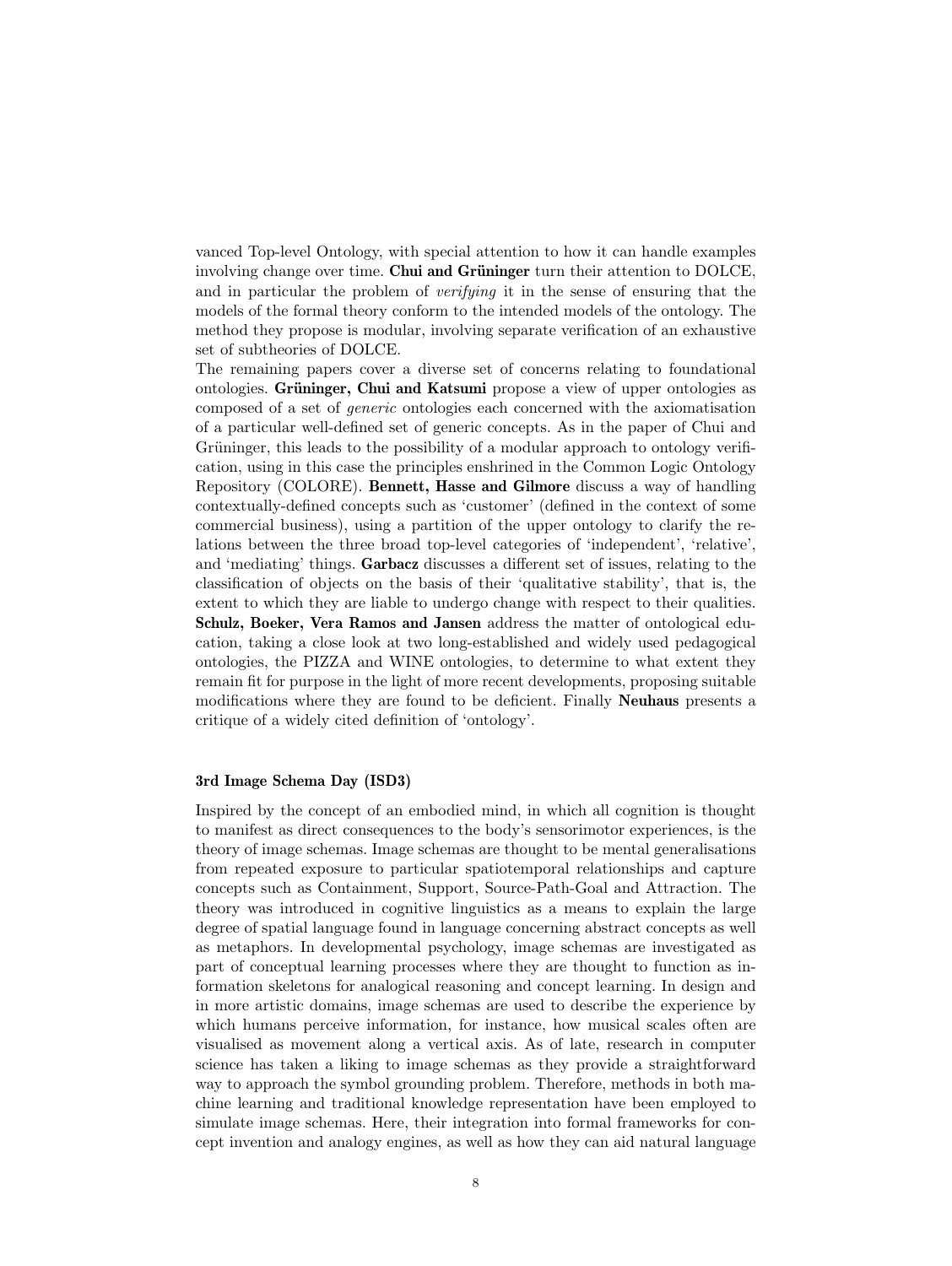processing and understanding are some of the areas that could benefit from the integration of the information-rich image schemas.

As image schemas are studied from a wide range of scientific disciplines, one of the major issues for the research field is the prevalence of inconsistent views, definitions and research terminology. Therefore, one of the main purposes of ISD3 is to provide a meeting point for researchers on image schemas, regardless of scientific background, where ideas, methods and results can be discussed, in order to build bridges and to provide support from different directions. In this light, the workshop has three accepted papers from different fields of research. Shingo Imai approaches image schemas from a multi-linguistic perspective in his paper "Schema Conflict: Functional Schema and Configurational Schema". Jamie Mac-Beth, Dagmar Gromann and Maria M. Hedblom look at the relationship between the theory of image schemas and Conceptual Dependency Primitives, a classic theory in natural language processing in "Image Schemas and Conceptual Dependency Primitives: A Comparison". Finally, Cliff O'Reilly and Randy Harris take a more mathematical approach by demonstrating how some of the image schemas can be approached as vector space models in "Antimetabole and Image Schemata – Ontological and Vector Space Models".

#### Ontologies and Data in Life Sciences (ODLS)

Medicine, biology and life sciences produce hardly manageable and often incomprehensible amounts of data, information, and knowledge. Their computer-based retrieval, processing, integration, as well as their conceptual foundation, application, and reuse present ever new challenges to existing methods of knowledge representation, data bases, and data analysis and retrieval. The workshops on Ontologies and Data in Life Sciences (ODLS) cover the overall spectrum of biomedical information management, ranging from experimental data acquisition and preprocessing across analysis, structuring and interpretation of data, up to developing structured representations of knowledge, in particular in the form of ontologies, with their various applications. The primary aim of ODLS is an interdisciplinary exchange of ideas, fostering collaboration between ontologists, computer scientists, bio-informaticians, medical information scientists, physicians, biometricians, bio-chemists and philosophers, in academia and industry.

Works accepted for ODLS 2017 are distinguished into papers (of 6-12 pages) and extended abstracts (of 2-5 pages). The proceedings comprise five papers and seven extended abstracts. Topicwise, the majority of the submissions present a domain ontology embedded in its specific application context. Six such works cover a broad spectrum of domains. (1) The Spinal Cord Injury Ontology (SCIO) by Brazda et al. aims at supporting the representation of pre-clinical studies regarding spinal cord injury therapies. It is utilised in an information extraction lifecycle to populate a database with information from such studies. (2) OCL-SOP, the Ontology for Clinical Laboratory Standard Operating Procedures described by Maikore et al., defines laboratory experimental actions and related key entities, e.g. biochemical entities, equipment and data processing actions. A mobile application for semantic search in semantically annotated laboratory SOPs serves as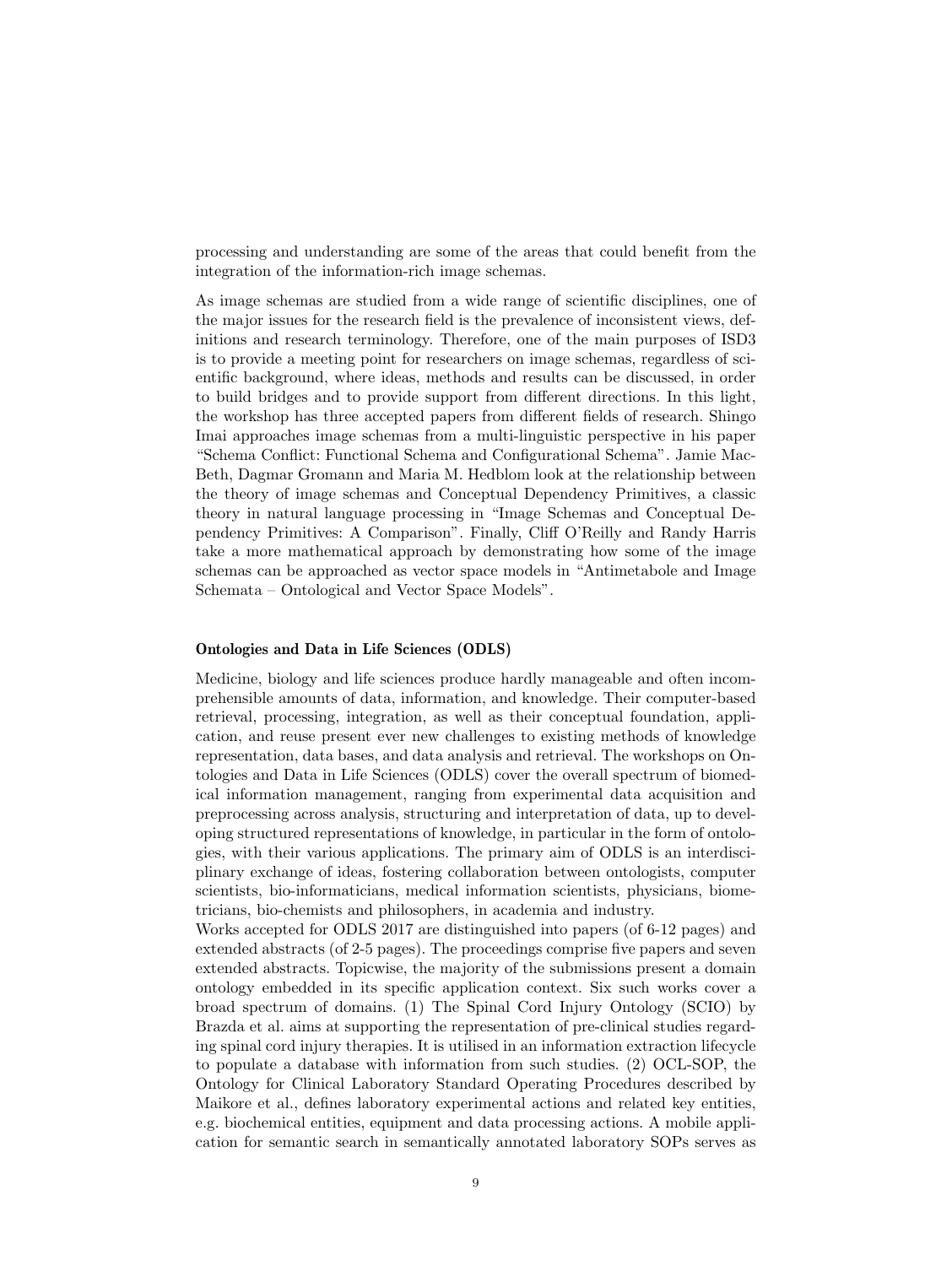a use case. (3) Siemoleit et al. start from the BIOPASS project, which is concerned with a novel approach for navigation systems for surgical interventions. In its context the BIOPASS Situation Ontology (BISON) is designed to support situational awareness, by capturing endoscope locations and work steps of surgical interventions on the basis of anatomical landmarks and procedural data. (4) The TNM Ontology (TNM-O) in the work by Zabka et al. is a modular ontology developed for the management of versions of the Tumor-Node-Metastasis (TNM) classification system. The submission focuses on the use of rules expressed in the Semantic Web Rule Language (SWRL) to represent mapping criteria between TNM versions. (5) Dooley et al. introduce the Genetic Epidemiology Ontology (GenEpiO) as a central component of the Genomic Epidemiology Entity Mart (GEEM), an ontology-driven web platform for examining data standards related to genomic sequence repository metadata requirements. Finally for applied ontologies, (6) Tarini and Lange outline early versions of two ontologies, the Organoleptic Ontology and the Sensory Ontology, which are proposed to cover sensory aspects of food phenotypes and of the sensory perception of food. Both are seen to be complementary to existing food ontologies.

A second cluster, one with four submissions, focuses even more on ontology-based applications and less on specific ontologies. (7) Enea et al. are concerned with ontology matching and alignments, in particular with a visualization interface for ontology alignments. (8) SONG, the Search Ontology Generator presented by Uciteli et al., is based on a revised version of the Search Ontology (SO2). SONG is a tool for generating complex search queries from Excel templates, currently applied in post-market surveillance of medical devices. (9) Barton et al. discuss the utilisation of temporalised medical databases, in particular, their structuring, in the light of an analysis on the basis of referent tracking. (10) The integration of two major Argentinian databases, namely the National System of Biological Data (SNDB) and the Ocean Biogeographic Information System (OBIS), is targeted by Zarate et al. in an ontology-based manner.

The remaining two works relate to natural language processing, where (11) Schulz et al. report on experimental findings regarding the ambiguity of terms in SNOMED-CT, while (12) Kasáč et al. sketch the ontological foundations of their development of an annotation schema for mentions of drugs in clinical narratives, currently focusing on discharge letters.

This overall set of contributions in combination with the Joint Ontology Workshops (JOWO) keynotes and supporting program has led to a prosperous and inspiring workshop event in 2017, which was the eighth in a series of workshops that started in 2009 under the title Ontologies in Biomedicine and Life Sciences  $(OBML)^{13}$  $(OBML)^{13}$  $(OBML)^{13}$ . Since then a work group named  $OBML^{14}$  $OBML^{14}$  $OBML^{14}$  has been established in the context of the Special Interest Group Informatics and Life Sciences<sup>[15](#page-11-2)</sup>, which is itself a shared, interdisciplinary group associated with the German Informatics Society  $(GI)^{16}$  $(GI)^{16}$  $(GI)^{16}$  and the German Association for Medical Informatics, Biometry

<span id="page-11-0"></span><sup>13</sup>See <https://wiki.imise.uni-leipzig.de/Gruppen/OBML/Workshops/>

<span id="page-11-1"></span><sup>14</sup>See <https://wiki.imise.uni-leipzig.de/Gruppen/OBML/>

<span id="page-11-2"></span><sup>15</sup>See <http://fb-ilw.gi.de/>

<span id="page-11-3"></span><sup>16</sup>See <https://gi.de/>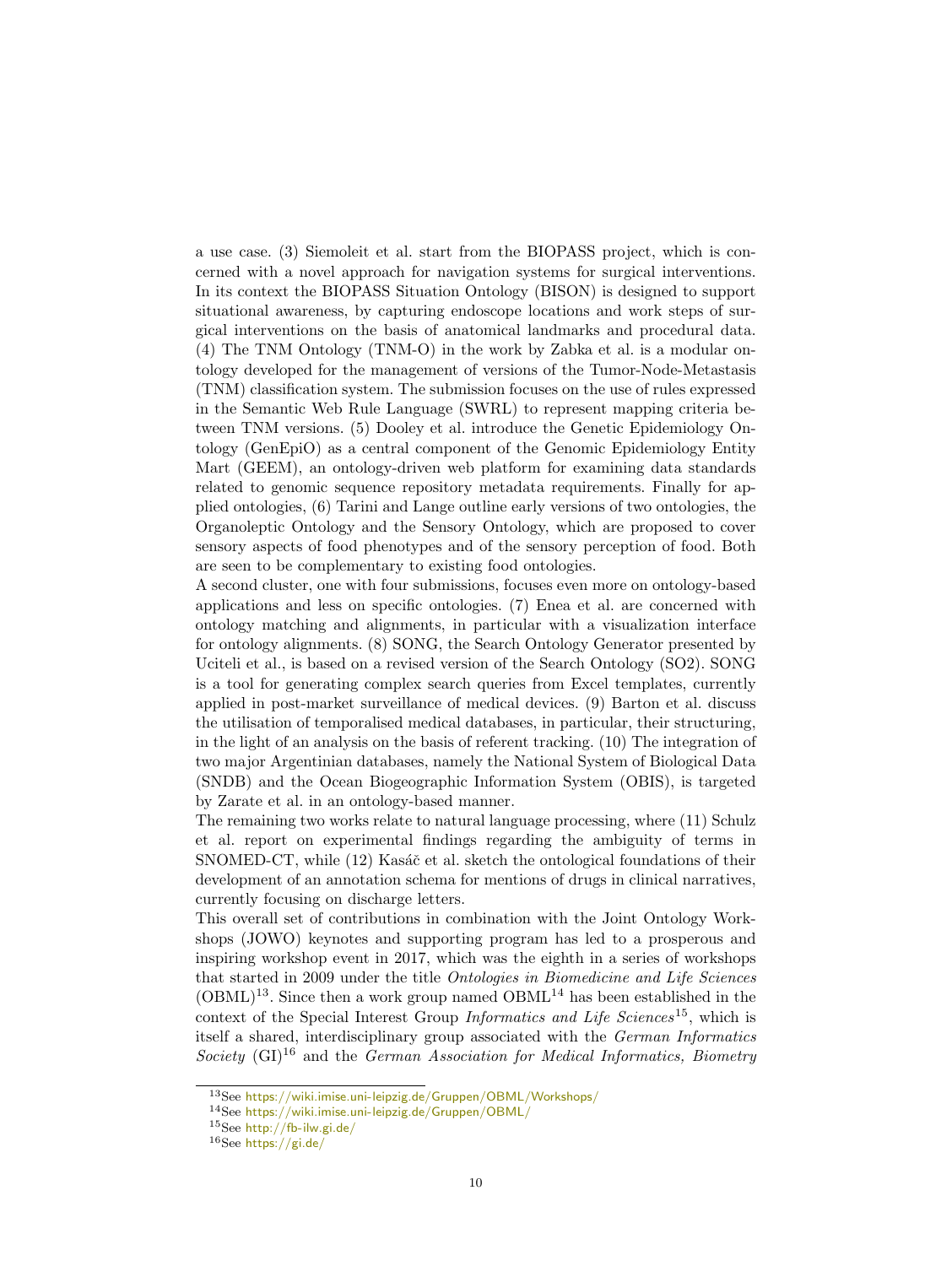and Epidemiology  $(GMDS)^{17}$  $(GMDS)^{17}$  $(GMDS)^{17}$ . Moreover, since the third edition OBML/ODLS workshops have been acknowledged as Supported Events by the International Association for Ontology and its Applications (IAOA)<sup>[18](#page-12-1)</sup>.

The OBML group runs ODLS workshops annually in Central Europe, striving for international participation also beyond that region. Becoming a part of IAOA's Joint Ontology Workshops in 2017 has yielded a distinguished ODLS edition and fruitful interactions with other communities, very well in line with the interdisciplinary spirit of ODLS.

#### SHAPES 4.0 – THE SHAPE OF THINGS

Shape, Form, and Structure are some of the most elusive notions and are pervasive in diverse disciplines from humanities (like literature studies, art history) to sciences (chemistry, biology, physics) and within these from the formal (mathematics, logic) to the empirical disciplines (engineering, cognitive science, architecture, environmental planning, design). Within domains such as computer science and artificial intelligence research, these notions are understood by mixing their common-sense meanings (e.g. to make sense of everyday perception and communication) and ad hoc technical specifications. Even in the different declinations of design the conception and sense of these notions change considerably. Several approaches have been proposed within the aforementioned disciplines to study the very notions of shape, form and structure from different viewpoints, yet a comprehensive treatment of these notions is lacking and no interdisciplinary perspective has emerged.

In these years, due to the popularity of the multi-agent approaches, the explosion of research and application in robotics, the cyber-physical and Internet of Things views, as well as social turns in geography and cultural heritage, there is a rising interest in interaction and its forms. The understanding of the term interaction is challenging due to the different types of entities it might involve and to the many contexts where it may occur. Conceived quantitatively or qualitatively, interaction can be located among agents and systems, among societies and cultures, among languages and stimuli, among views and interpretations. It puts an emphasis on such diverse aspects like emergence on the one hand and repetition on the other. Furthermore, it suggests a conception of form which is intrinsically dynamic, linked with temporality and, of course, action. This time-based notion of shape/form/structure demands not only an analysis of spatial configurations, but of spatio-temporal occurrences. As interactions of colours make clear (e.g. see the studies of Josef Albers), these occurrences may not always be literal sequences, they can happen simultaneously, but there must be time and space for something to take place. From here, we can start asking: Which shapes do patterns of interaction have? Are patterns themselves static or dynamic? What does that mean? Are these meta-level shapes easier to formulate or formalise? Which patterns of (social) interaction are desirable? How to use them for play, planning, storytelling, collaboration and other creative purposes?

<span id="page-12-0"></span><sup>17</sup>See <https://gmds.de/index.php?id=228>

<span id="page-12-1"></span><sup>18</sup>See <http://iaoa.org/>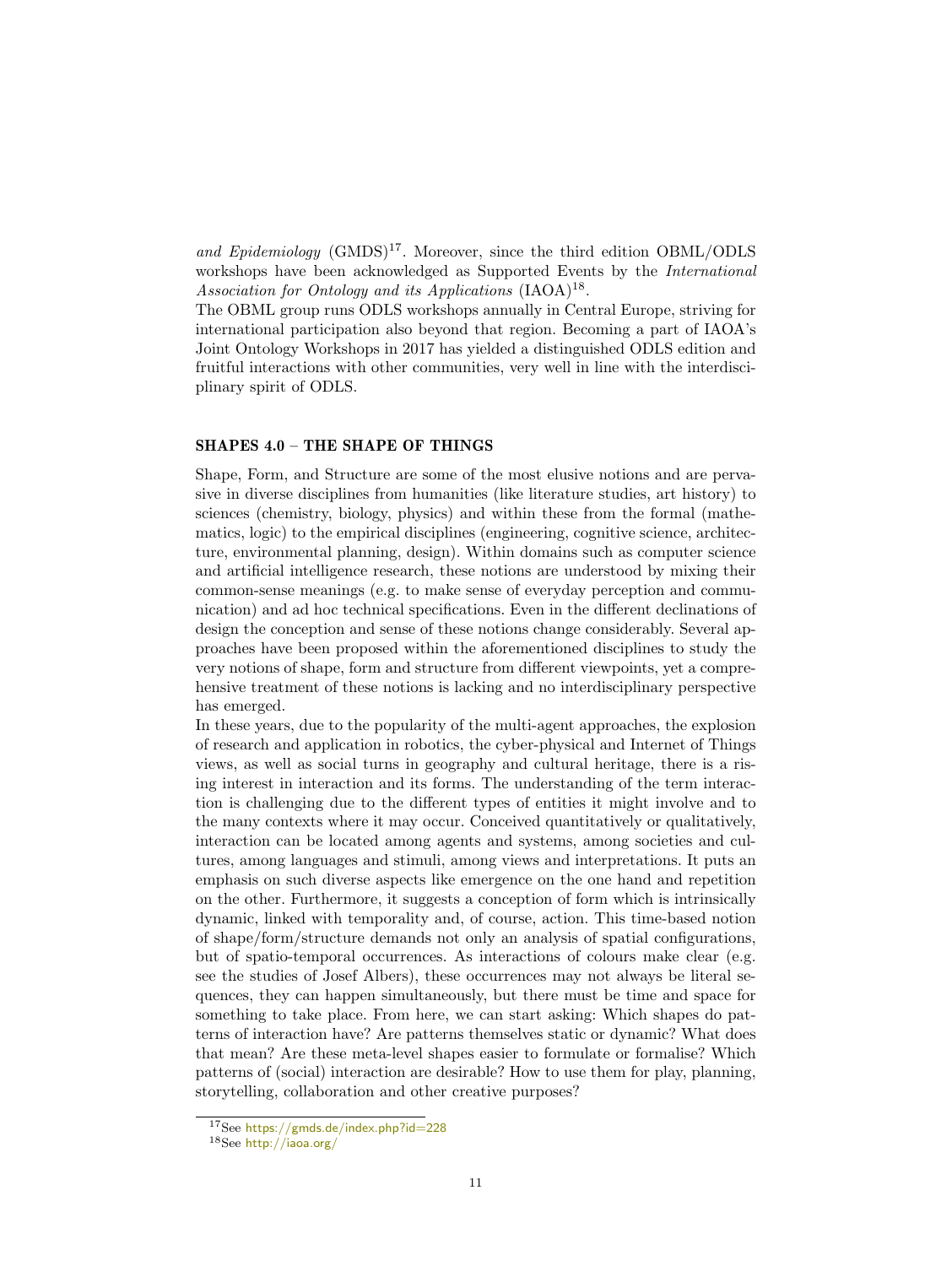This edition of Shapes 4.0 covers several topics. The paper "The Interplay between Shape and Feature Representation" by Sanfilippo et al. discusses modelling constructs for shape representation, from low-level geometric elements to general entities like protrusions and holes. The paper considers different modelling options from both the ontological and practical perspectives and provides some representation patterns. The paper by Cantale et al. "The Shape of a Benedictine Monastery: The SaintGall Ontology" presents an OWL 2 theory that formalises the layout of the Saint Gall monastery plan. With this work, the authors give the possibility to compare this ideal Benedictine monastery with its different realisation and reinterpretations around Europe across the centuries. The paper "Show, Don't Tell: Retrieving Cultural Assets Via Gestures" by Helmer et al. faces the limitations of textual representation in the case of intangible assets. They focus on the domain of (hand-held) tools aiming to record the gestures and a richer context than what is available in today's standard approaches. Maria M. Hedblom with the paper "Beneath the Paint: A Visual Journey through Conceptual Metaphor Violation" introduces us to the use of metaphors in artworks and on how these drive the interaction between an art piece and the observer. The discussion moves around a concrete painting from the author that is conceptualised via two metaphoric structures: 'UP is GOOD' and 'DARK is BAD'. The paper "Towards an Understanding of Place Forms through the Lens of Social Practice Theories" by A. Calafiore and G. Boella focuses on the meaning and role of patterns in the urban environment discussing the identification of place forms as the result of an interaction between the spatial and the social systems. S. Fiorini and M. Abel, with their contribution "Quality Patterns and Conceptual Spaces", discuss the understanding of qualities in ontological terms by linking Guarino's notion of quality fields/patterns and a special approach, called Holistic-Structure Spaces, within the Conceptual Spaces general framework. "The Shape of the Other", by Rafael Peñaloza, is a poem on shapes, people and their being 'others'. Klaus Gasteier, with his paper "Shaping a Structural and Visual Representation of Strategic Interaction", takes us into the notion of strategic interaction as the relation between concealed and exposed actions. This work sheds some light on the understanding and representation of conflict situations, including risks and potentials, via a new logographic sign language.

#### Workshop on Interaction-Based Knowledge Sharing (WINKS)

Sharing knowledge becomes increasingly important in the age of information and a growing number of gradually expanding, distributed systems heighten the need for a dynamic interactive sharing process. Interaction is understood here as any kind of communication between human and/or artificial agents. Knowledge can be learned, extracted, produced or elicited by a wide range of automated systems. These systems span across various disciplines and application scenarios ranging from Big Data to the Internet of Things. The increasing number and heterogeneity of knowledge sources has rendered knowledge sharing proportionally more complex. With new technologies, new knowledge sources keep on appearing and a centralised sharing process becomes more and more unrealistic.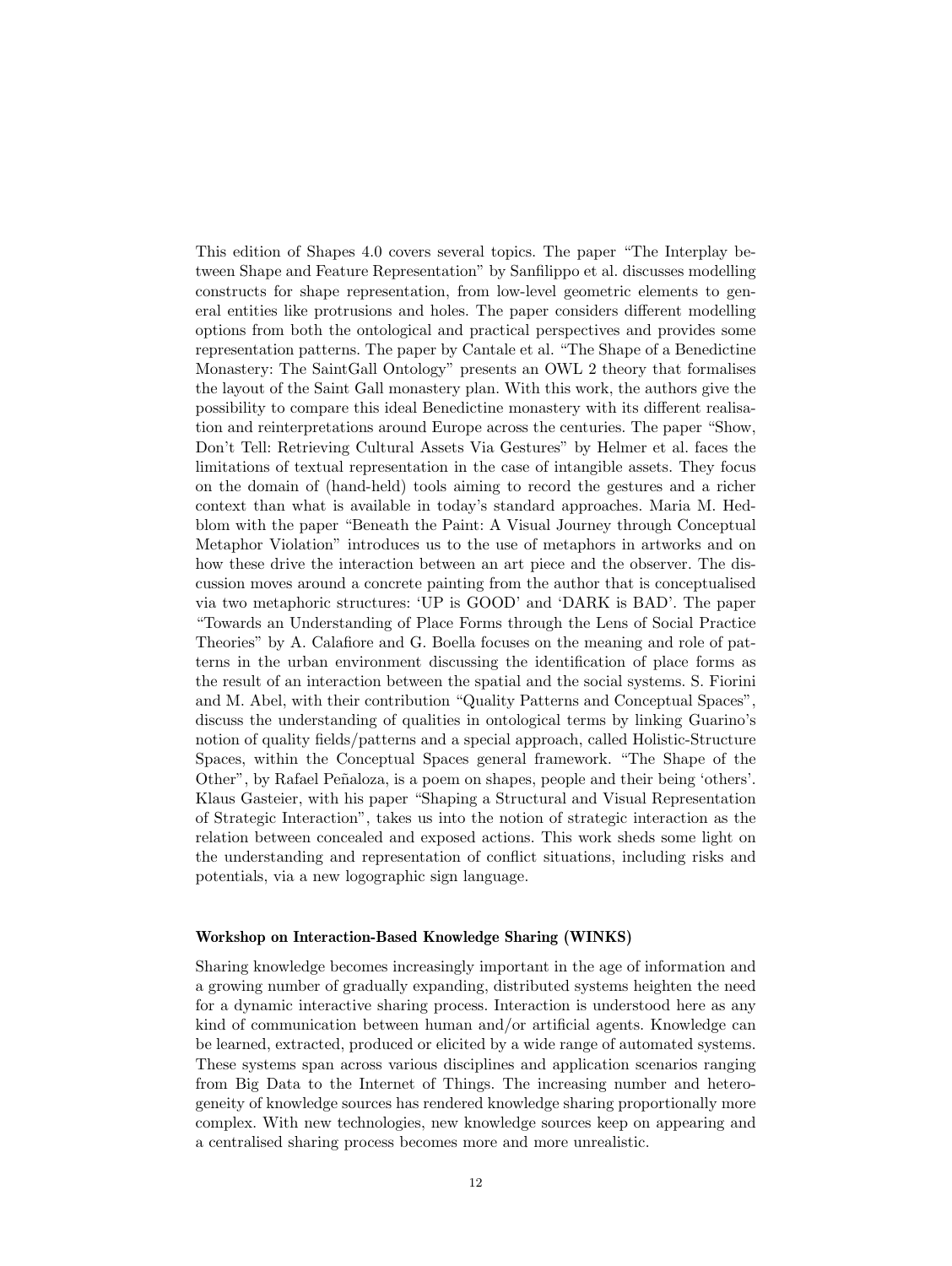Interaction-based knowledge sharing requires particular attention, both for its ambitious scope and for the fundamental issues that it raises. Indeed, the interactive property grants this type of knowledge sharing the same advantages as other dynamic systems. First, distributed sources can bring together their knowledge without giving precedence to one source. Second, it allows for integration from which new knowledge can emerge. Finally, interaction permits feedback during the sharing process, helping systems to control both the process and the success of the integration. However, the approach also shares the challenges of other dynamic systems: heterogeneity in vocabularies and methodologies between sources requires adaptability. Furthermore, new emergent knowledge necessitates the handling of novelty and unpredictable results. Finally, humans are a source of knowledge that artificial agents still have difficulties to decipher, especially when they are using natural language.

In this first edition the topics covered in the workshop addressed several of the above challenges. The paper "Vocabulary Alignment for Agents with Flexible Protocols" by Paula Chocrón and Marco Schorlemmer proposes a task-based approach to overcoming vocabulary heterogeneity by enabling agents to learn alignments based on shared procedural knowledge. The used protocols are flexible in the sense that they allow to consider differences in the specifications of agents by assigning weights and penalties. The work of Kemo Adrian and Enric Plaza offers "An Approach to Interaction-Based Concept Convergence in Multi-Agent Systems" which addresses vocabulary heterogeneity from an argumentation-based perspective. The paper proposes a new formalism to allow agents to argue the meaning of their concepts with the objective to reach an agreement by means of concept convergence. Lucía Gómez Álvarez, Brandon Bennett and Adam Richard-Bollans address the issue of ambiguity from the perspective of conceptual vagueness in their work entitled "Talking about Forests: An Example of Sharing Information Expressed with Vague Terms". The paper presents a framework for the representation of semantic variability as all admissible precise interpretations of a vague concept, which is illustrated with the example of 'forest'. Finally, Jamie C. Macbeth presented "Conceptual Primitive Decomposition for Knowledge Sharing via Natural Language", an approach that focuses on the grounding of linguistic expressions in primitive decomposition methods building on embodied human cognition. This representation system allows for an effective knowledge-sharing between ambiguous natural language expressions and more rigorous knowledge structures.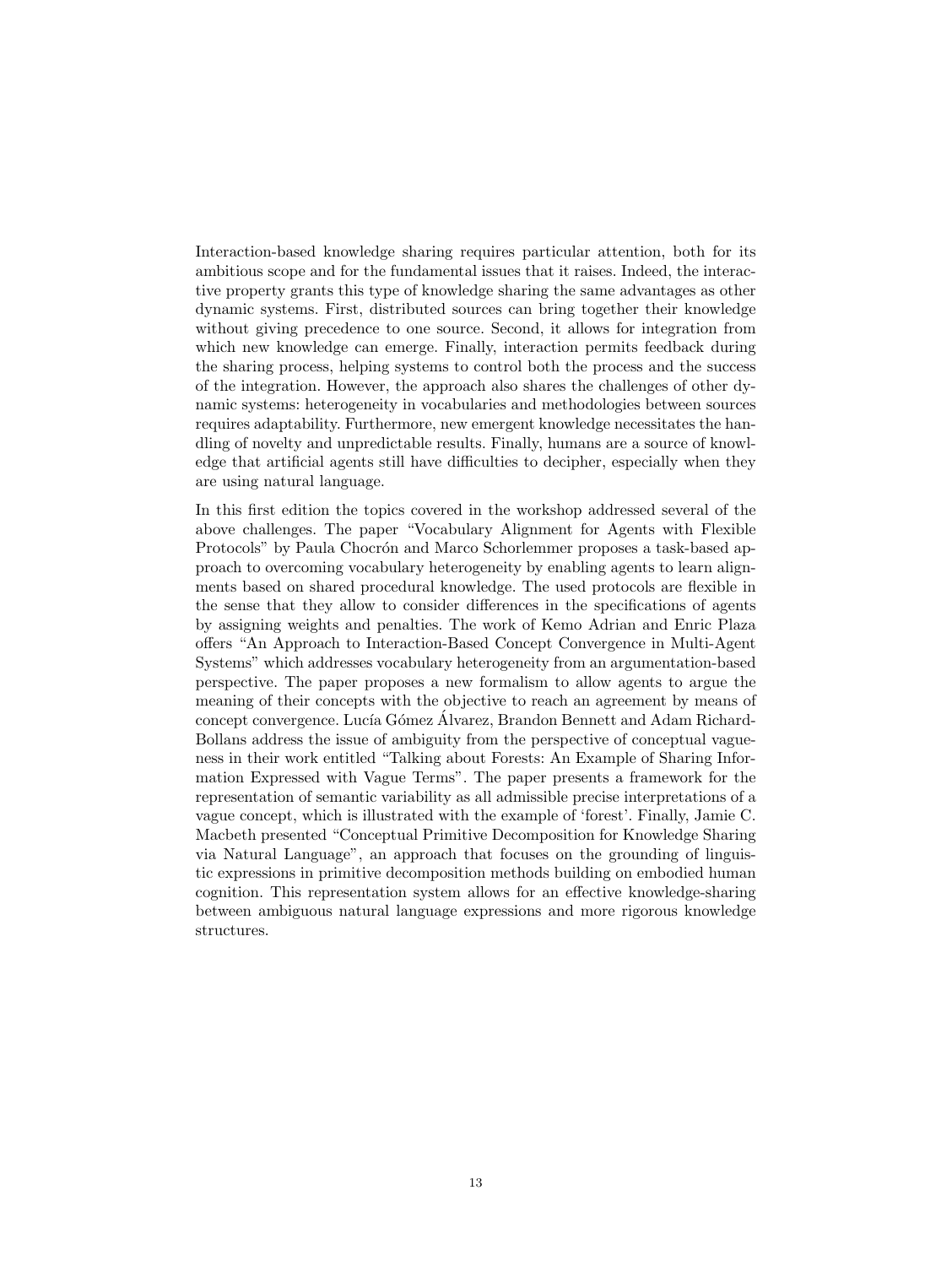# Acknowledgements

We would like to thank the program committee members and the additional reviewers for their timely reviewing. We thank our invited keynote speakers—Todd Oakley, Antonio Chella, Alessandro Mosca, and Giancarlo Guizzardi—for their support and contributions. We would moreover like to thank the International Association for Ontology and its Applications, see <http://iaoa.org>, for providing funding for student grants and the Free University of Bozen-Bolzano and its event management team for providing generous financial support and facilities.

JOWO 2017 was a supported event of the International Association for Ontology and its Applications (IAOA) and was jointly organised by the IAOA and the Research Centre on Knowledge and Data (KRDB) at unibz.



Freie Universität Bozen Libera Università di Bolzano Università Liedia de Bulsan

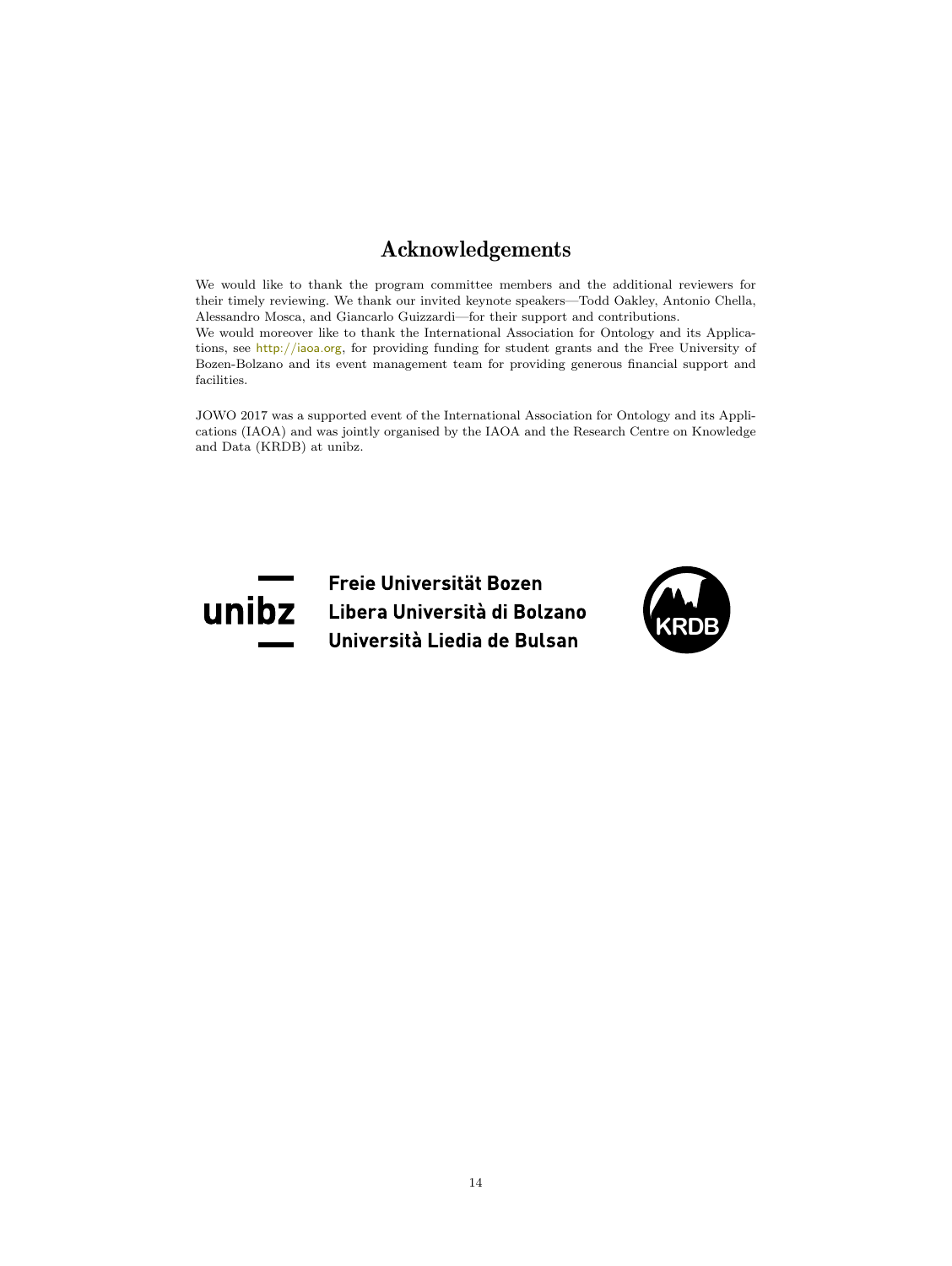# JOWO 2017 – Organisation

# General Chairs

Stefano Borgo Laboratory for Applied Ontology, ISTC-CNR, Trento, Italy Free University of Bozen-Bolzano, Italy Frank Loebe University of Leipzig, Germany Fabian Neuhaus Otto von Guericke University Magdeburg, Germany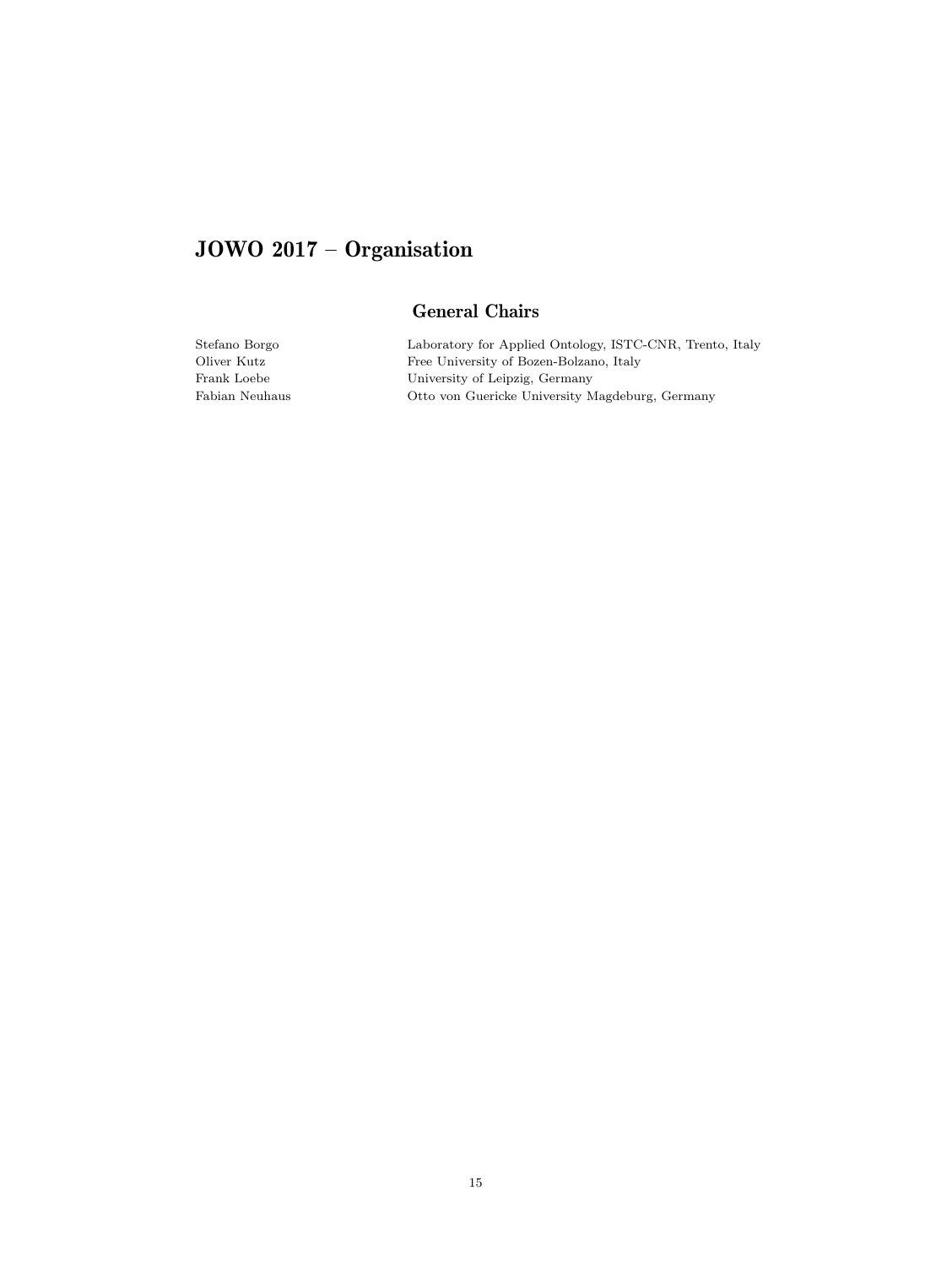## CREOL 2017

Programme Chairs

Valerio Basile Università di Roma "La Sapienza", Italy Tommaso Caselli University of Groningen, The Netherlands Daniele P. Radicioni University of Turin, Italy

#### Programme Committee

Erman Acar University of Mannheim, Germany John Bateman University of Bremen, Germany Marianna Bolognesi VU University Amsterdam, The Netherlands Elena Cabrio Université de Nice Sophia Antipolis, France Maral Dadvar Hochschule der Medien, Stuttgart, Germany Aldo Gangemi STLab, ISTC-CNR, Rome, Italy Anna Goy University of Turin, Italy Diego Magro University of Turin, Italy Marjorie McShane Rensselaer Polytechnic Institute (RPI), USA Roser Morante VU University Amsterdam, The Netherlands Federico Nanni University of Mannheim, Germany Alessandro Oltramari Bosch Research and Technology Center, Pittsburgh, USA Alessandro Panunzi University of Florence, Italy Marco Rospocher Fondazione Bruno Kessler, Trento, Italy Marco Rovera University of Turin, Italy Lauro Snidaro Università degli Studi di Udine, Italy Noortje Venhuizen Saarland University, Germany Ivan Vulić University of Cambridge, UK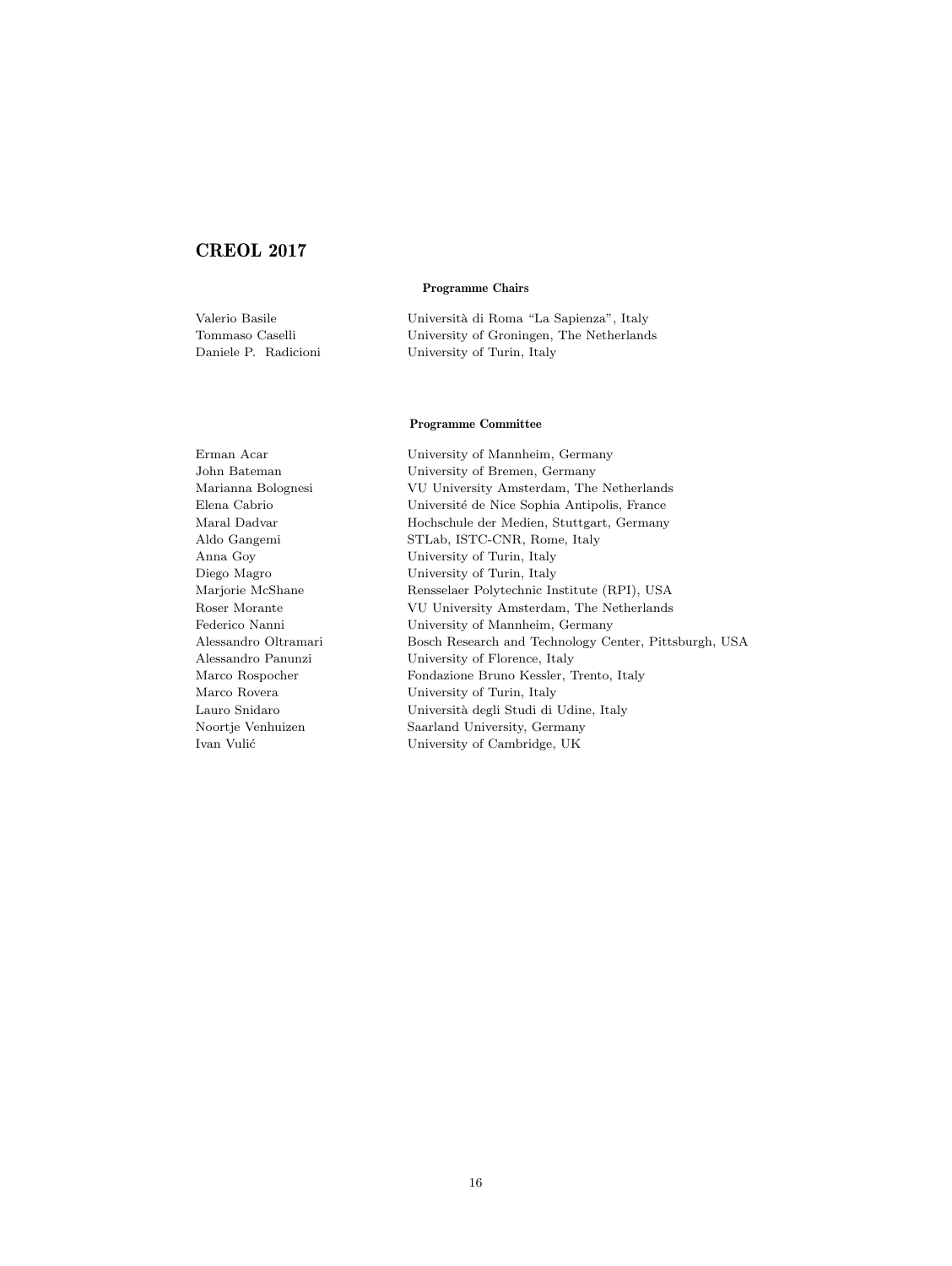# DAO 2017

#### Programme Chairs

| Roberto Confalonieri | Free University of Bozen-Bolzano, Italy |
|----------------------|-----------------------------------------|
| Andrea Janes         | Free University of Bozen-Bolzano, Italy |
| Diego Calvanese      | Free University of Bozen-Bolzano, Italy |

#### Programme Committee

| Tarek Richard Besold            | City, University of London, UK                                           |
|---------------------------------|--------------------------------------------------------------------------|
| Paula Chocron                   | Artificial Intelligence Research Institute (IIIA-CSIC), Barcelona, Spain |
| Pietro Galliani                 | Free University of Bozen-Bolzano, Italy                                  |
| Oliver Kutz                     | Free University of Bozen-Bolzano, Italy                                  |
| Alessandro Mosca                | SIRIS Academic, Barcelona, Spain                                         |
| Juan Antonio Rodriguez Alguilar | Artificial Intelligence Research Institute (IIIA-CSIC), Barcelona, Spain |
| Marco Schorlemmer               | Artificial Intelligence Research Institute (IIIA-CSIC), Barcelona, Spain |
| Nicolas Troquard                | Free University of Bozen-Bolzano, Italy                                  |
| Matthew Yee-King                | Goldsmiths College, University of London, UK                             |
|                                 |                                                                          |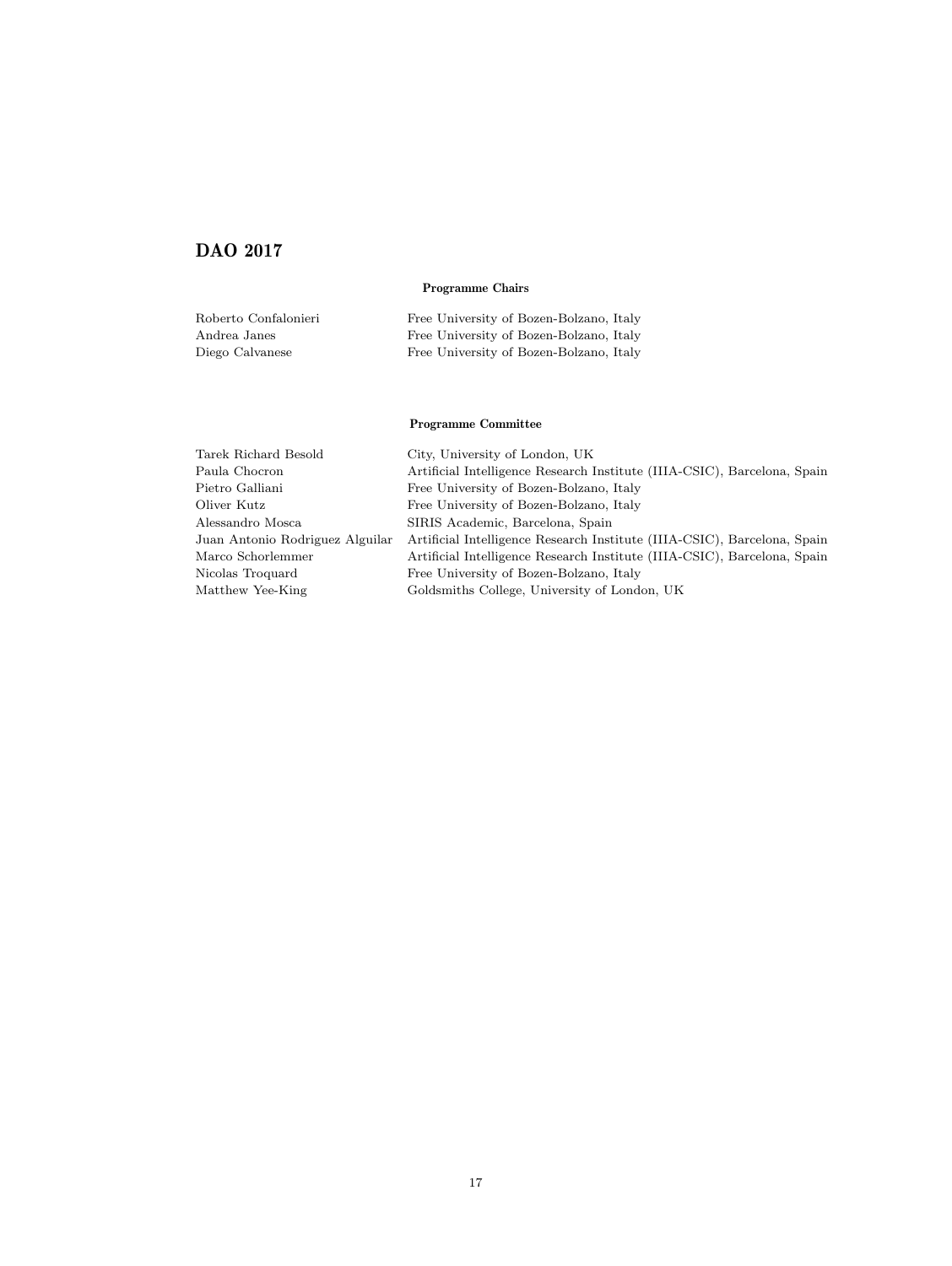## DEW 2017

#### Programme Chairs

Rafael Peñaloza Free University of Bozen-Bolzano, Italy Amanda Vizedom Criticollab, LLC, USA

#### Programme Committee

Alan Belasco Securboration, USA Francesco C<br/> Fondazione Bruno Kessler, Trento, Italy Michael Grüninger University of Toronto, Canada Yevgeny Kazakov Ulm University, Germany Carlos Menc´ıa University of Oviedo, Spain Nuance Communications, USA Lydia Pintscher Wikimedia Germany, Germany María Poveda Villalón Politécnica de Madrid, Spain Uli Sattler University of Manchester, UK Jodi Schneider University of Illinois, Urbana-Champaign, USA Renata Wassermann University of São Paulo, Brazil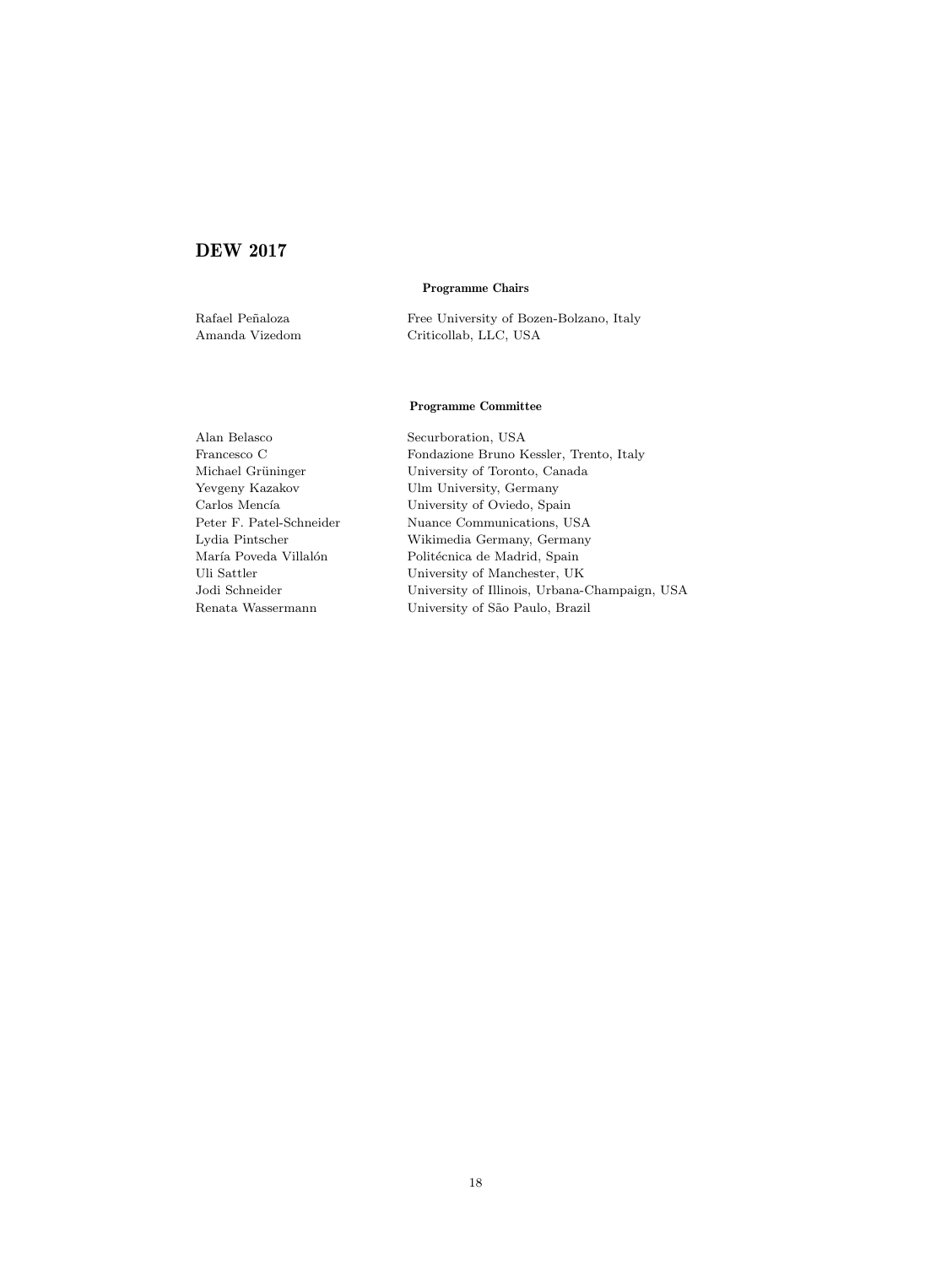### EPINON 2017

#### Programme Chairs

Daniele Porello Free University of Bozen-Bolzano, Italy Claudio Masolo Laboratory for Applied Ontology, ISTC-CNR, Trento, Italy Antonio Lieto University of Turin, Italy

#### Programme Committee

John Bateman University of Bremen, Germany Francesco Berto University of Amsterdam, The Netherlands Tarek Richard Besold City, University of London, UK Massimiliano Carrara University of Padua, Italy Fabrice Correia University of Neuchâtel, Switzerland Roberta Ferrario Laboratory for Applied Ontology, ISTC-CNR, Trento, Italy Marcello Frixione University of Genoa, Italy Alessandro Giordani Catholic University of the Sacred Heart, Milan, Italy Davide Grossi University of Liverpool, UK Giancarlo Guizzardi Free University of Bozen-Bolzano, Italy Maria M. Hedblom Otto von Guericke University Magdeburg, Germany Heinrich Herre University of Leipzig, Germany Gilles Kassel Université de Picardie - Jules Vernes, France Adila Alfa Krisnadhi University of Indonesia, Depok, Indonesia Emiliano Lorini Institut de Recherche en Informatique de Toulouse (IRIT-CNRS), France Kevin Mulligan University of Geneva, Switzerland Alessandro Oltramari Bosch Research and Technology Center, Pittsburgh, USA Rafael Peñaloza Free University of Bozen-Bolzano, Italy Simon Scheider Utrecht University, The Netherlands Nicolas Troquard Free University of Bozen-Bolzano, Italy Tuomas Tahko University of Helsinki, Finland Laure Vieu Institut de Recherche en Informatique de Toulouse (IRIT-CNRS), France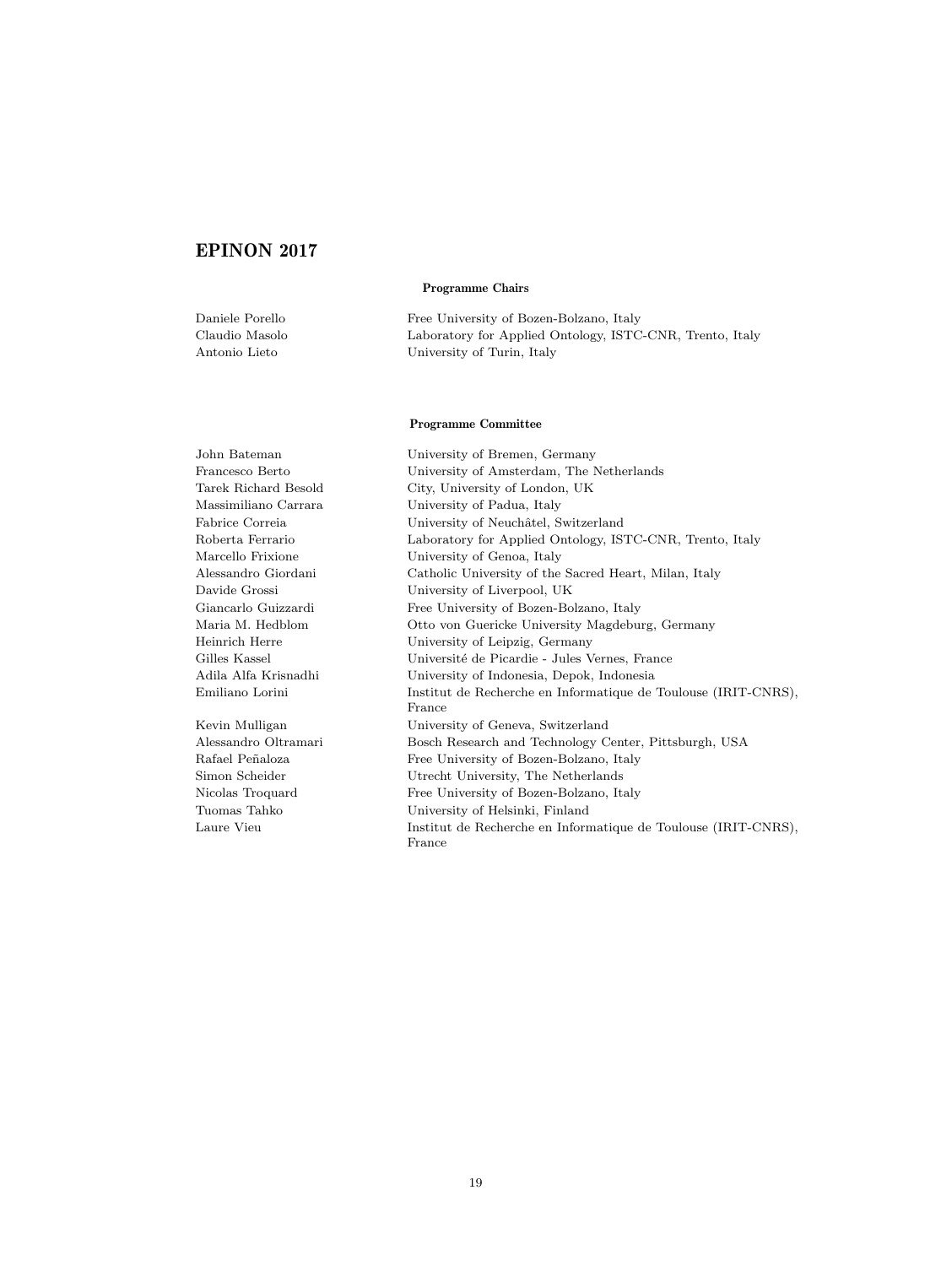## FOMI 2017

#### Programme Chairs

| Emilio M. Sanfilippo | Laboratory for Applied Ontology, ISTC-CNR, Trento, Italy                           |
|----------------------|------------------------------------------------------------------------------------|
| Laura Daniele        | Netherlands Organisation for Applied Scientific Research (TNO),<br>The Netherlands |
| Giorgio Colombo      | Polytechnic University of Milan, Italy                                             |
|                      | <b>Programme Committee</b>                                                         |
| Bob Young            | Loughborough University, UK                                                        |
| Aleksandra Sojic     | Institute of Biomedical Technologies (ITB-CNR), Milan, Italy                       |
| Zahid Usman          | Coventry University, UK                                                            |
| Walter Terkaj        | Institute of Industrial Technologies and Automation (ITIA-CNR),<br>Bari, Italy     |

Stefano Borgo Laboratory for Applied Ontology, ISTC-CNR, Trento, Italy Nicola Guarino Laboratory for Applied Ontology, ISTC-CNR, Trento, Italy Michael Grueninger University of Toronto, Canada Riichiro Mizoguchi Japan Advanced Institute of Science and Technology, Japan Lorenzo Solano Polytechnic University of Valencia, Spain Pedro Rosado University Jaume I, Spain Tiago Sales University of Trento, Italy Joao Paulo Almeida Federal University of Espirito Santo, Brazil Maria Poveda Villalon Technical University of Madrid (UPM), Spain Luiz Olavo Bonino Dutch Techcentre for Life Sciences (DTL), The Netherlands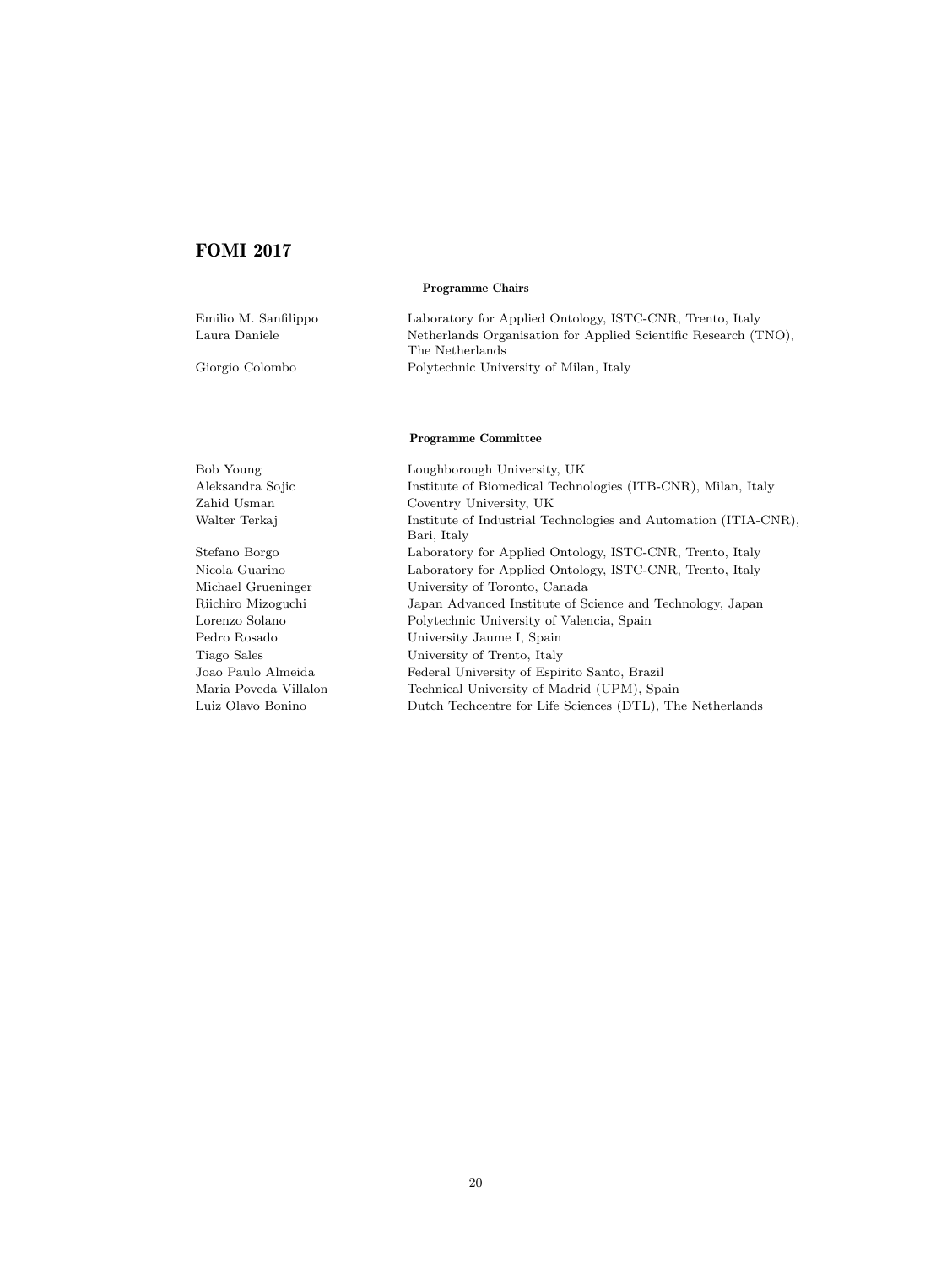# FOUST II 2017

#### Programme Chairs

| Antony Galton  | University of Exeter, UK                        |
|----------------|-------------------------------------------------|
| Fabian Neuhaus | Otto von Guericke University Magdeburg, Germany |

#### Programme Committee

Stefano Borgo Laboratory for Applied Ontology, ISTC-CNR, Trento, Italy Maureen Donnelly SUNY Buffalo, USA Roberta Ferrario Laboratory for Applied Ontology, ISTC-CNR, Trento, Italy Pierre Grenon University College London, UK Michael Gruninger University of Toronto, Canada Nicola Guarino Laboratory for Applied Ontology, ISTC-CNR, Trento, Italy Oliver Kutz Free University of Bozen-Bolzano, Italy Frank Loebe University of Leipzig, Germany Riichiro Mizoguchi Japan Advanced Institute of Science and Technology, Japan Barry Smith SUNY Buffalo, USA Laure Vieu Institut de Recherche en Informatique de Toulouse (IRIT-CNRS), France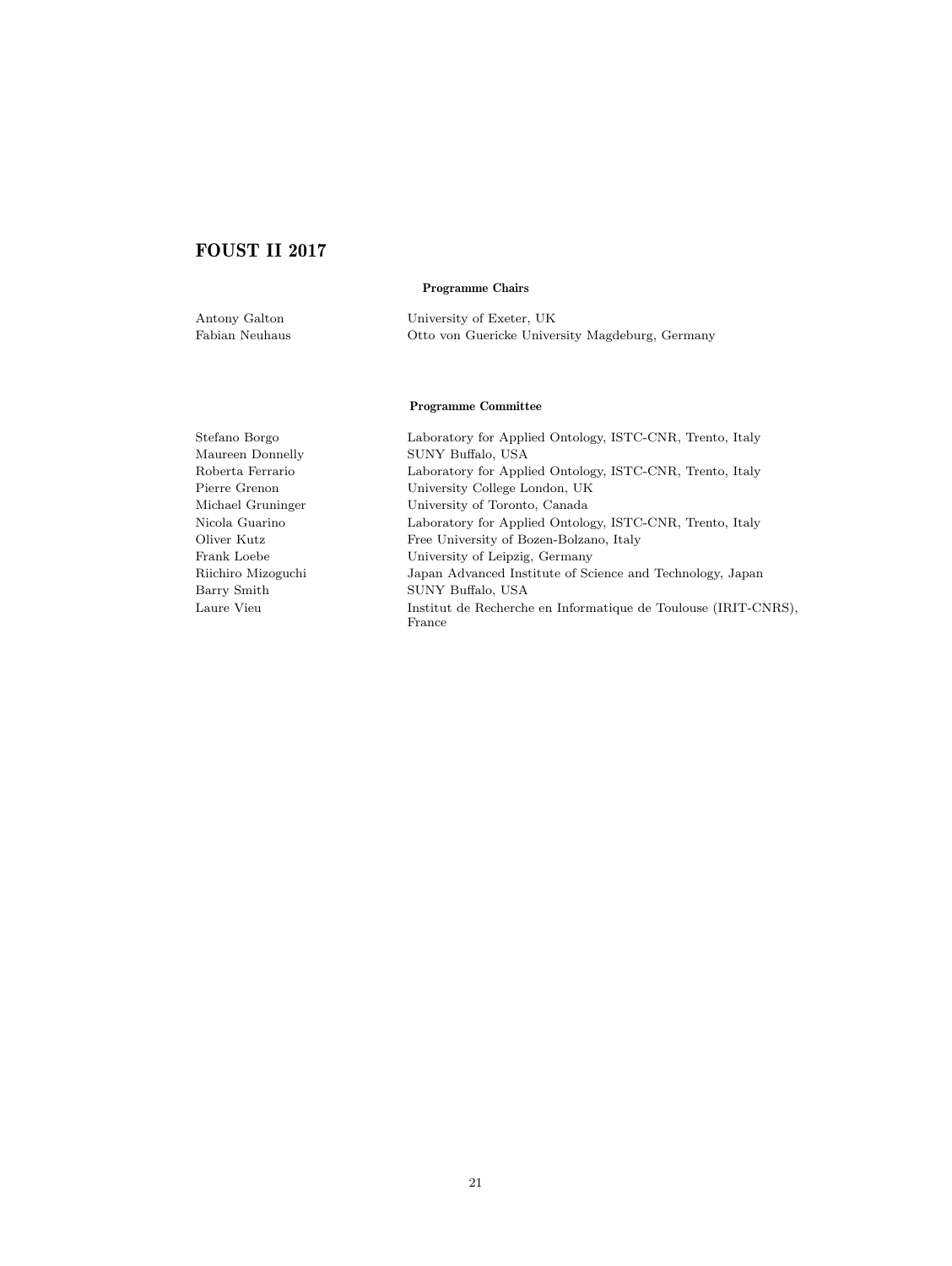# ISD3 2017

#### Programme Chairs

| Maria M. Hedblom | Otto von Guericke University Magdeburg, Germany |
|------------------|-------------------------------------------------|
| Mihailo Antović  | University of Niš, Serbia                       |
| Oliver Kutz      | Free University of Bozen-Bolzano, Italy         |

#### Programme Committee

John Bateman University of Bremen, Germany Brandon Bennett University of Leeds, UK Roberta Ferrario Laboratory for Applied Ontology, ISTC-CNR, Trento, Italy Hans U. Fuchs Zurich University of Applied Sciences at Winterthur, Switzerland Antony Galton University of Exeter, UK Beate Hampe University of Erfurt, Germany Fabian Neuhaus Otto von Guericke University Magdeburg, Germany Cristóbal Pagán Cánovas University of Navarra, Spain Marco Schorlemmer Artificial Intelligence Research Institute (IIIA-CSIC), Bellaterra, Spain Mark Turner Case Western Reserve University, Cleveland, USA Tony Veale University College Dublin, Ireland Larry Zbikowski University of Chicago, USA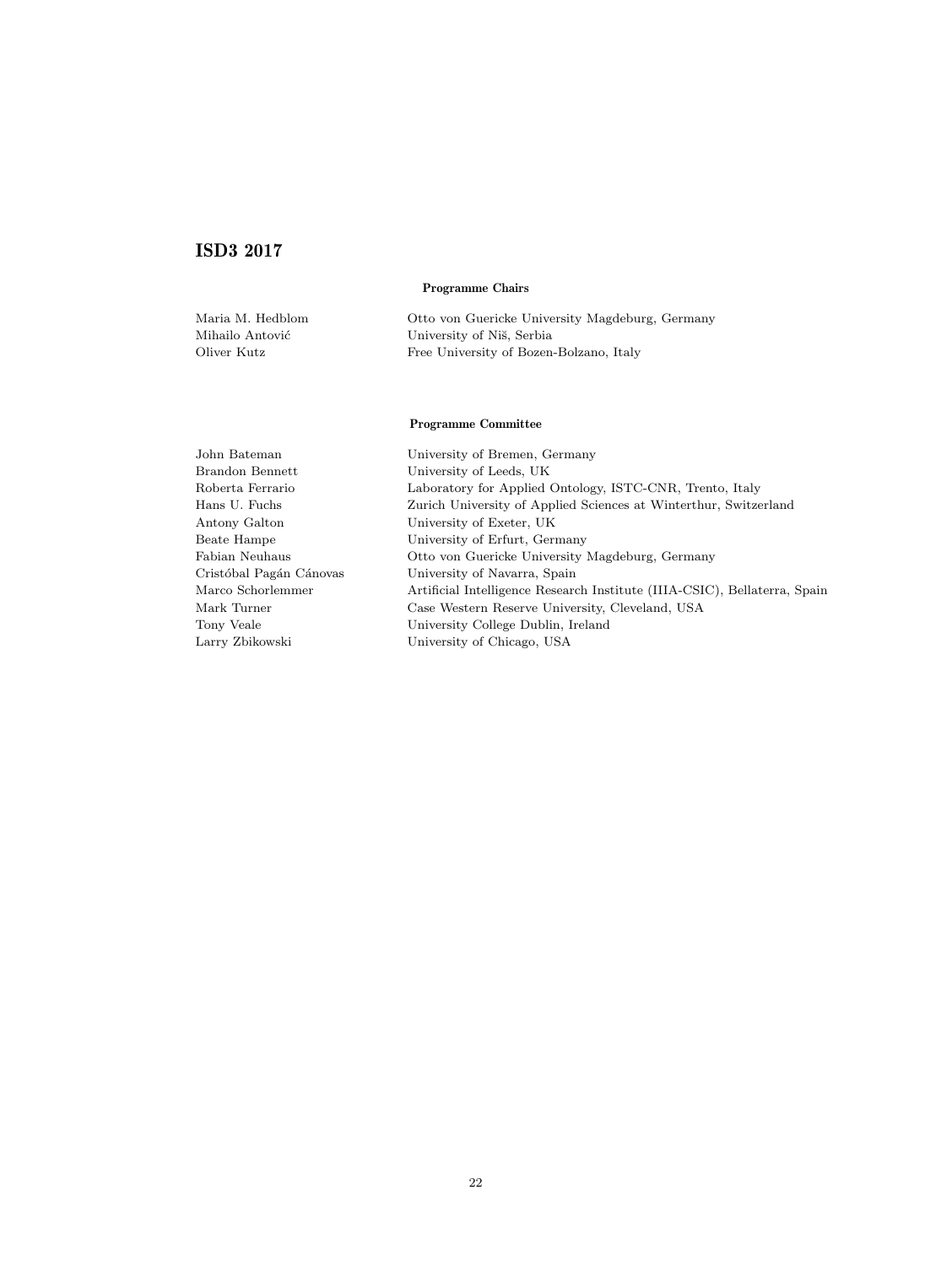# ODLS 2017

#### Programme Chairs

| Martin Boeker  | University of Freiburg, Germany                                       |
|----------------|-----------------------------------------------------------------------|
| Heinrich Herre | University of Leipzig, Germany                                        |
| Ludger Jansen  | University of Rostock and Ruhr University Bochum, Germany             |
| Frank Loebe    | University of Leipzig, Germany                                        |
| Daniel Schober | Leibniz Institute of Plant Biochemistry (IPB), Halle (Saale), Germany |

#### Programme Committee

| Adrien Barton                  | Sherbrooke University, Canada                                         |
|--------------------------------|-----------------------------------------------------------------------|
| Martin Boeker                  | University of Freiburg, Germany                                       |
| Stefano Borgo                  | Laboratory for Applied Ontology, ISTC-CNR, Trento, Italy              |
| Jesualdo Tomás Fernández-Breis | University of Murcia, Spain                                           |
| Fred Freitas                   | Federal University of Pernambuco (UFPE), Brazil                       |
| George Gkoutos                 | University of Birmingham, UK                                          |
| Anika Groß                     | University of Leipzig, Germany                                        |
| Heinrich Herre                 | University of Leipzig, Germany                                        |
| Amanda Hicks                   | University of Florida, USA                                            |
| Robert Hoehndorf               | King Abdullah University of Science and Technology, Saudi Arabia      |
| Ludger Jansen                  | University of Rostock and Ruhr University Bochum, Germany             |
| Maria Keet                     | University of Cape Town, South Africa                                 |
| <b>Toralf Kirsten</b>          | University of Leipzig, Germany                                        |
| Frank Loebe                    | University of Leipzig, Germany                                        |
| Phillipp Lord                  | Newcastle University, UK                                              |
| Wolfgang Müller                | HITS gGmbH, Heidelberg, Germany                                       |
| Fabian Neuhaus                 | Otto von Guericke University Magdeburg, Germany                       |
| Mariana Neves                  | Federal Institute for Risk Assessment, Berlin, Germany                |
| Axel Ngonga-Ngomo              | University of Paderborn, Germany                                      |
| Dietrich Rebholz-Schuhmann     | Insight Centre for Data Analytics, Galway, Ireland                    |
| Daniel Schober                 | Leibniz Institute of Plant Biochemistry (IPB), Halle (Saale), Germany |
| Falk Schreiber                 | Monash University, Melbourne, Australia                               |
| Stefan Schulz                  | Medical University Graz, Austria                                      |
| Aleksandra Sojic               | Institute of Biomedical Technologies (ITB-CNR), Milan, Italy          |
| Holger Stenzhorn               | Saarland University Medical Center, Germany                           |
| George Tsatsaronis             | Elsevier, Amsterdam, The Netherlands                                  |
| Dagmar Waltemath               | University of Rostock, Germany                                        |
|                                |                                                                       |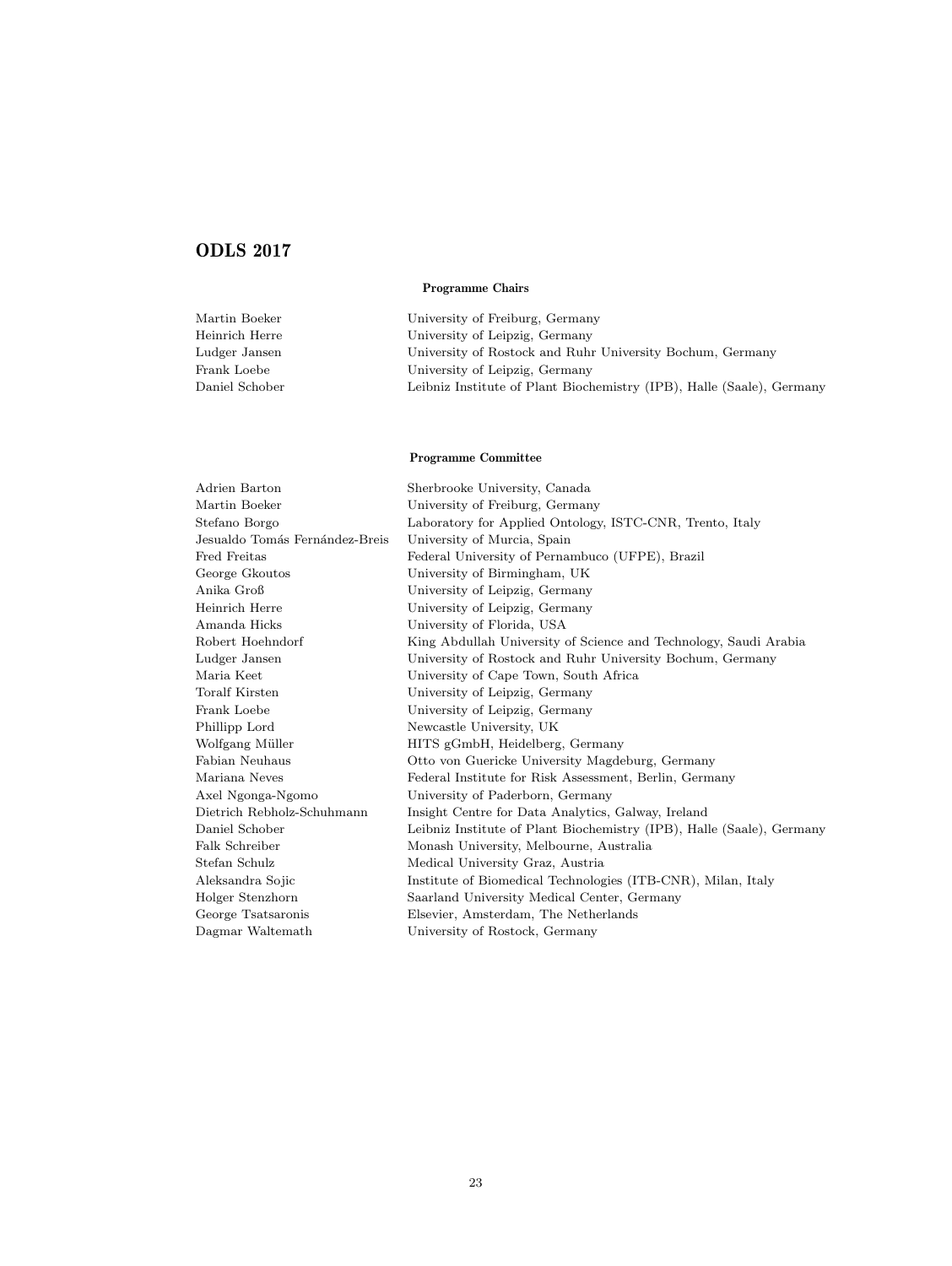# SHAPES 4.0 2017

#### Programme Chairs

| Rossella Stufano   | Politecnico di Bari, Italy                               |
|--------------------|----------------------------------------------------------|
| Inge Hinterwaldner | Humboldt University of Berlin, Germany                   |
| Stefano Borgo      | Laboratory for Applied Ontology, ISTC-CNR, Trento, Italy |
| Kris Krois         | Free University of Bozen-Bolzano, Italy                  |
| Oliver Kutz        | Free University of Bozen-Bolzano, Italy                  |
|                    |                                                          |

#### Programme Committee

| Mara Abel              | Universidade Federal do Rio Grande do Sul, Brazil                                          |
|------------------------|--------------------------------------------------------------------------------------------|
| Mihailo Antovic        | University of Nis, Serbia                                                                  |
| Tarek Besold           | University of Bremen, Germany                                                              |
| Dino Borri             | Politecnico di Bari, Italy                                                                 |
| Domenico Camarda       | Politecnico di Bari, Italy                                                                 |
| Emilios Cambouropoulos | Aristotle University of Thessaloniki, Greece                                               |
| Klaus Gasteier         | Universität der Künste Berlin, Germany                                                     |
| Chiara Ghidini         | Fondazione Bruno Kessler (FBK), Trento, Italy                                              |
| Franca Giannini        | Institute for Applied Mathematics and Information Technologies<br>(IMATI-CNR), Rome, Italy |
| Giancarlo Guizzardi    | Free University of Bozen-Bolzano, Italy                                                    |
| Inge Hinterwaldner     | Humboldt University of Berlin, Germany                                                     |
| Kris Krois             | Free University of Bozen-Bolzano, Italy                                                    |
| Oliver Kutz            | Free University of Bozen-Bolzano, Italy                                                    |
| Frieder Nake           | University of Bremen, Germany                                                              |
| Omar Nasim             | University of Regensburg, Germany                                                          |
| Paulo E. Santos        | Centro Universitário FEI, Brazil                                                           |
| Angelika Seppi         | Humboldt University of Berlin, Germany                                                     |
| Rossella Stufano       | Politecnico di Bari, Italy                                                                 |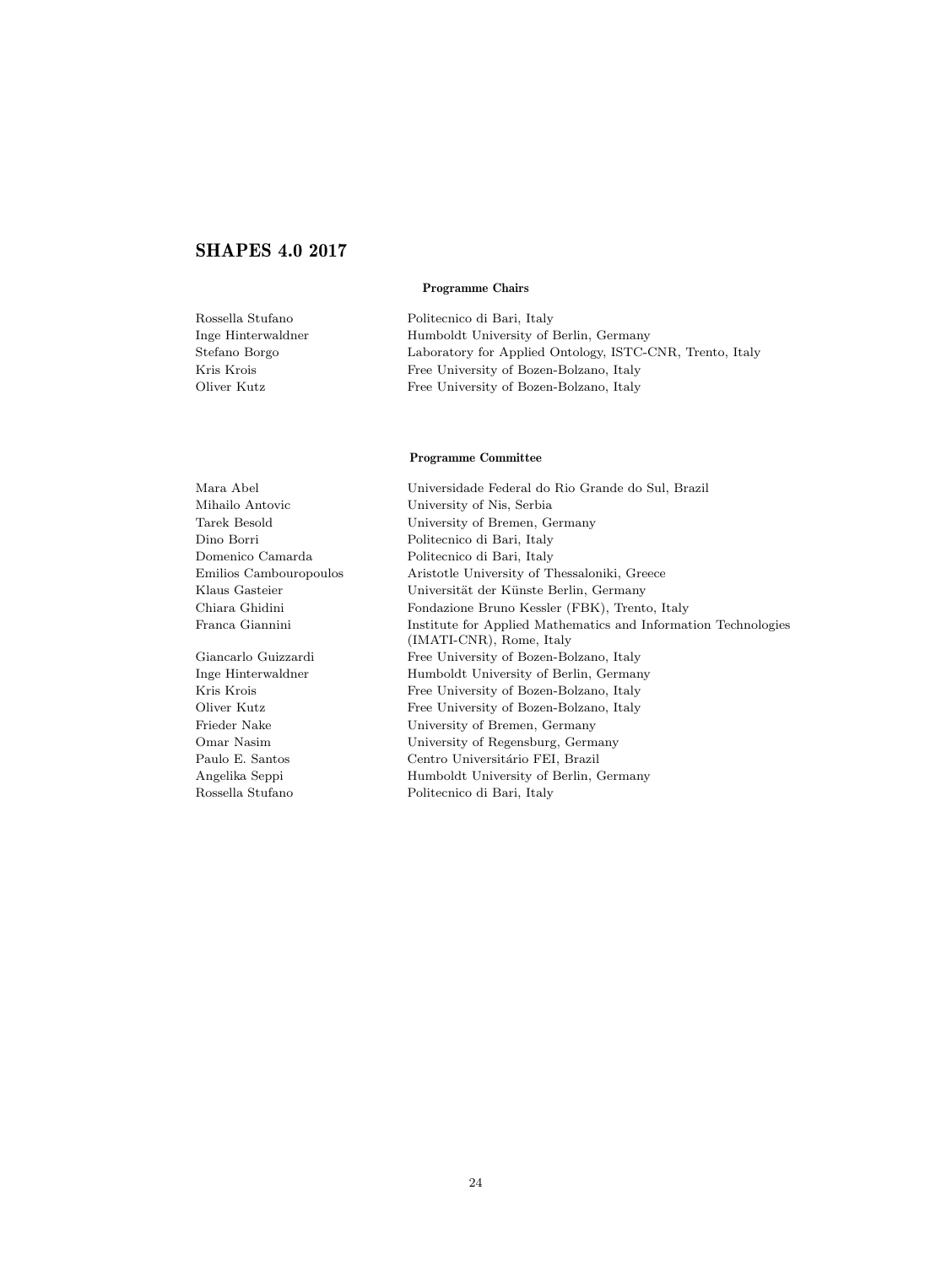## WINKS 2017

#### Programme Chairs

| Kemo Adrian    | Artificial Intelligence Research Institute (IIIA-CSIC), Barcelona, Spain |
|----------------|--------------------------------------------------------------------------|
| Jérôme Euzenat | INRIA & University Grenoble Alpes, France                                |
| Dagmar Gromann | Artificial Intelligence Research Institute (IIIA-CSIC), Barcelona, Spain |

#### Programme Committee

Brandon Bennett University of Leeds, UK Paula Chocron Artificial Intelligence Research Institute (IIIA-CSIC), Barcelona, Spain Thierry Declerck DFKI, Saarbrücken, Germany Karl Hammar Jönköping University, Sweden Jamie Macbeth Fairfield University, USA Fiona McNeill Heriot-Watt University Edinburgh, UK Axel-C. Ngonga Ngomo University of Leipzig and University of Paderborn, Germany Enric Plaza Artificial Intelligence Research Institute (IIIA-CSIC), Barcelona, Spain Michael Rovatsos University of Edinburgh, UK Matthias Scheutz Tufts University, Medford, USA Marco Schorlemmer Artificial Intelligence Research Institute (IIIA-CSIC), Barcelona, Spain Pavel Shvaiko Informatica Trentina, Trento, Italy Michael Spranger Sony Computer Science Laboratories Inc., Tokyo, Japan Robert van Rooij ILLC, University of Amsterdam, The Netherlands